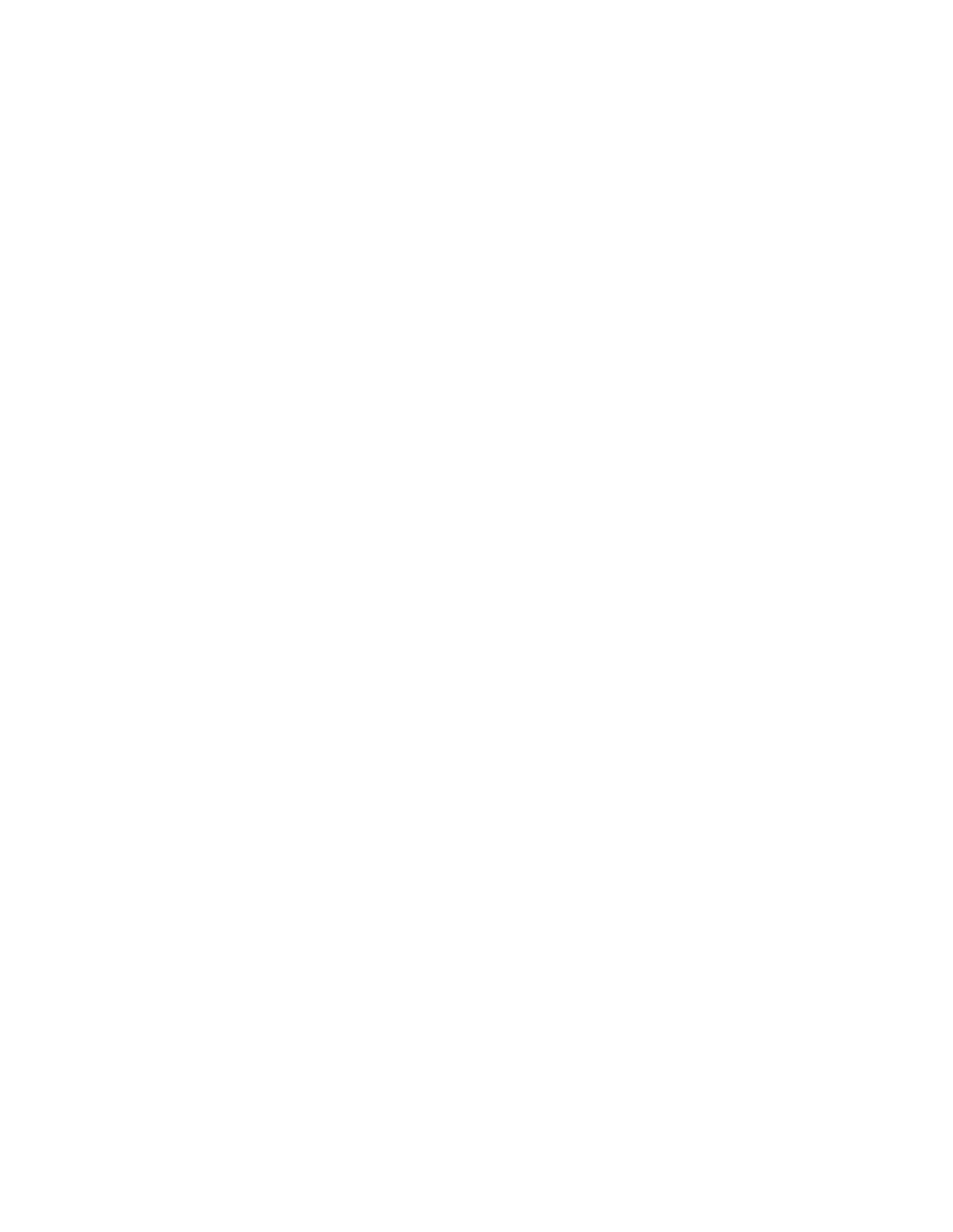Date /01/01

Time 08:10 AM

### **Supervisor of Elections County, FL**

# **District Demographic Analysis**

|                        |          | Total Voters | Dems | Reps           | Non-P | Other          | LPF          |
|------------------------|----------|--------------|------|----------------|-------|----------------|--------------|
| <b>District</b>        | Oak Hill |              |      |                |       |                |              |
| WHITE                  |          | 1,310        | 336  | 598            | 362   | 12             | 2            |
| <b>BLACK</b>           |          | 149          | 127  | 3              | 19    | 0              | $\theta$     |
| <b>HISPANIC</b>        |          | 13           | 6    | $\overline{c}$ | 5     | 0              | 0            |
| <b>OTHER</b>           |          | 39           | 11   | 14             | 14    | 0              | 0            |
| WHITE MALE             |          | 660          | 150  | 315            | 189   | 5              |              |
| <b>BLACK MALE</b>      |          | 66           | 52   | 1              | 13    | 0              | 0            |
| <b>HISPANIC MALE</b>   |          | 4            | 1    | 1              | 2     | 0              | 0            |
| <b>OTHER MALE</b>      |          | 14           | 2    | 8              | 4     | 0              | 0            |
| WHITE FEMALE           |          | 633          | 184  | 273            | 168   |                |              |
| <b>BLACK FEMALE</b>    |          | 83           | 75   | $\overline{2}$ | 6     | 0              | 0            |
| <b>HISPANIC FEMALE</b> |          | 9            | 5    | 1              | 3     | 0              | 0            |
| <b>OTHER FEMALE</b>    |          | 16           | 8    | 5              | 3     | 0              | 0            |
| <b>SEX UNSPECIFIED</b> |          | 26           | 3    | 11             | 12    | 0              | 0            |
| AGE 18-25              |          | 89           | 25   | 21             | 40    | 3              | 0            |
| AGE 26-30              |          | 74           | 27   | 22             | 23    | $\overline{c}$ | 0            |
| AGE 31-35              |          | 58           | 18   | 19             | 21    | $\Omega$       | 0            |
| AGE 36-40              |          | 74           | 30   | 26             | 18    | 0              | 0            |
| AGE 41-45              |          | 71           | 22   | 16             | 33    | 0              | 0            |
| AGE 46-50              |          | 79           | 26   | 32             | 21    | 0              | 0            |
| AGE 51-55              |          | 120          | 38   | 51             | 30    |                | $\mathbf{0}$ |
| AGE 56-60              |          | 185          | 60   | 81             | 42    | $\overline{2}$ | 0            |
| AGE 61-65              |          | 188          | 59   | 85             | 42    | $\theta$       | 2            |
| AGE 66-UP              |          | 573          | 175  | 264            | 130   | 4              | $\theta$     |
| **TOTAL**              |          | 1,511        | 480  | 617            | 400   | 12             | 2            |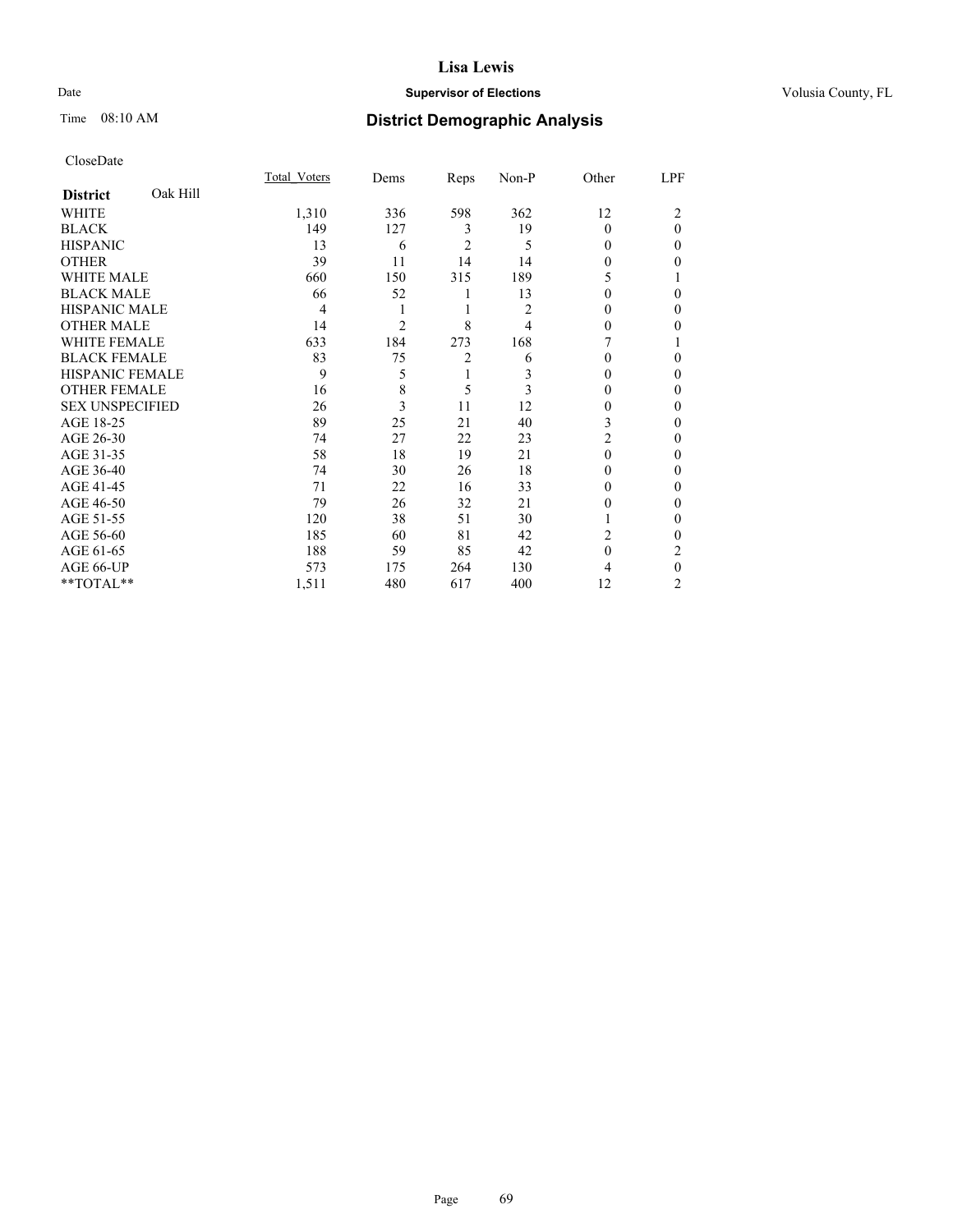Date 2/01/2019

Time 08:10 AM

### **Supervisor of Elections County, FL**

# **District Demographic Analysis**

|                        |                    | Total Voters | Dems | Reps | Non-P | Other          | LPF            |
|------------------------|--------------------|--------------|------|------|-------|----------------|----------------|
| <b>District</b>        | Orange City Seat 1 |              |      |      |       |                |                |
| WHITE                  |                    | 710          | 209  | 288  | 204   | 7              | 2              |
| <b>BLACK</b>           |                    | 164          | 123  | 9    | 32    | $\theta$       | $\theta$       |
| <b>HISPANIC</b>        |                    | 511          | 227  | 67   | 216   | 1              | 0              |
| <b>OTHER</b>           |                    | 82           | 41   | 14   | 27    | $\theta$       | 0              |
| <b>WHITE MALE</b>      |                    | 269          | 67   | 114  | 82    | 4              | 2              |
| <b>BLACK MALE</b>      |                    | 47           | 30   | 4    | 13    | $\theta$       | $\theta$       |
| <b>HISPANIC MALE</b>   |                    | 205          | 79   | 34   | 91    | 1              | 0              |
| <b>OTHER MALE</b>      |                    | 32           | 13   | 9    | 10    | $\theta$       | 0              |
| <b>WHITE FEMALE</b>    |                    | 436          | 140  | 172  | 121   | 3              | 0              |
| <b>BLACK FEMALE</b>    |                    | 115          | 92   | 5    | 18    | $\theta$       | 0              |
| <b>HISPANIC FEMALE</b> |                    | 301          | 145  | 32   | 124   | $\Omega$       | 0              |
| <b>OTHER FEMALE</b>    |                    | 41           | 25   | 3    | 13    | $\theta$       | 0              |
| <b>SEX UNSPECIFIED</b> |                    | 21           | 9    | 5    | 7     | $\theta$       | 0              |
| AGE 18-25              |                    | 171          | 71   | 31   | 69    | $\theta$       | 0              |
| AGE 26-30              |                    | 124          | 51   | 24   | 47    | $\overline{c}$ | $\mathbf{0}$   |
| AGE 31-35              |                    | 104          | 39   | 25   | 39    | 1              | 0              |
| AGE 36-40              |                    | 120          | 43   | 22   | 55    | $\theta$       | 0              |
| AGE 41-45              |                    | 104          | 35   | 23   | 43    | 1              | 2              |
| AGE 46-50              |                    | 89           | 41   | 20   | 26    | 2              | $\theta$       |
| AGE 51-55              |                    | 92           | 31   | 24   | 36    |                | 0              |
| AGE 56-60              |                    | 98           | 47   | 26   | 24    |                | 0              |
| AGE 61-65              |                    | 84           | 25   | 24   | 35    | $\theta$       | 0              |
| AGE 66-UP              |                    | 481          | 217  | 159  | 105   | $\theta$       | 0              |
| **TOTAL**              |                    | 1,467        | 600  | 378  | 479   | 8              | $\overline{2}$ |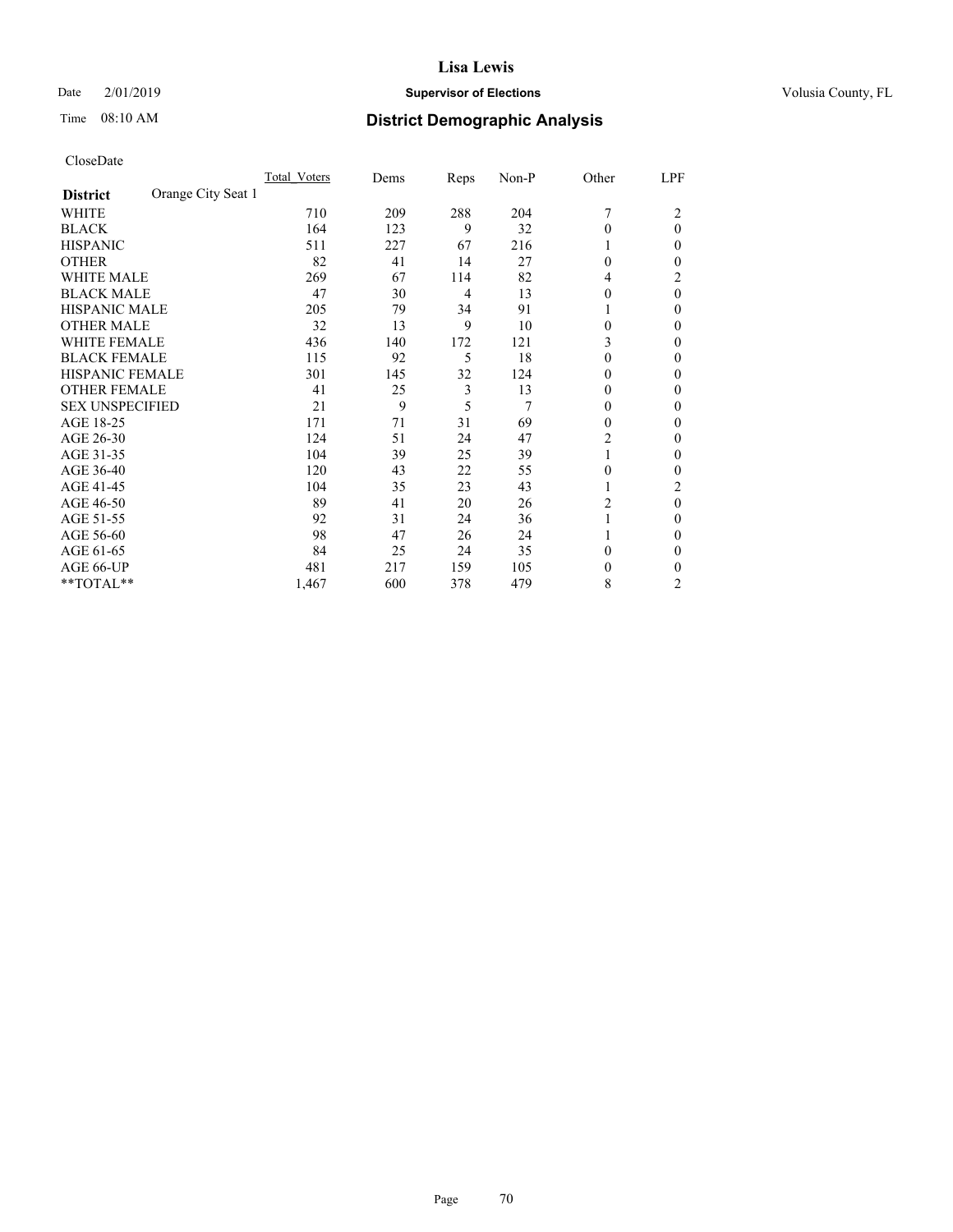Date 2/01/2019

Time 08:10 AM

### **Supervisor of Elections County, FL**

# **District Demographic Analysis**

|                                       | Total Voters | Dems           | Reps           | Non-P | Other    | LPF    |
|---------------------------------------|--------------|----------------|----------------|-------|----------|--------|
| Orange City Seat 2<br><b>District</b> |              |                |                |       |          |        |
| WHITE                                 | 1,033        | 276            | 446            | 300   | 7        | 4      |
| <b>BLACK</b>                          | 66           | 52             | 3              | 11    | 0        | 0      |
| <b>HISPANIC</b>                       | 221          | 111            | 33             | 76    |          | $_{0}$ |
| <b>OTHER</b>                          | 60           | 14             | 15             | 31    | 0        | 0      |
| WHITE MALE                            | 482          | 105            | 222            | 149   | 4        | 2      |
| <b>BLACK MALE</b>                     | 29           | 20             | $\overline{2}$ | 7     | 0        | 0      |
| <b>HISPANIC MALE</b>                  | 85           | 39             | 18             | 27    |          | 0      |
| <b>OTHER MALE</b>                     | 26           | $\overline{4}$ | 8              | 14    | 0        | 0      |
| WHITE FEMALE                          | 543          | 170            | 220            | 148   | 3        | 2      |
| <b>BLACK FEMALE</b>                   | 37           | 32             | 1              | 4     | 0        | 0      |
| <b>HISPANIC FEMALE</b>                | 133          | 71             | 15             | 47    | 0        | 0      |
| <b>OTHER FEMALE</b>                   | 21           | 8              | 5              | 8     | $_{0}$   | 0      |
| <b>SEX UNSPECIFIED</b>                | 24           | $\overline{4}$ | 6              | 14    | 0        | 0      |
| AGE 18-25                             | 165          | 44             | 36             | 83    |          |        |
| AGE 26-30                             | 90           | 36             | 24             | 29    | $\Omega$ |        |
| AGE 31-35                             | 111          | 36             | 33             | 40    | 2        | 0      |
| AGE 36-40                             | 96           | 26             | 36             | 32    |          |        |
| AGE 41-45                             | 91           | 27             | 34             | 30    | 0        | 0      |
| AGE 46-50                             | 133          | 38             | 47             | 47    |          | 0      |
| AGE 51-55                             | 125          | 42             | 49             | 34    | 0        | 0      |
| AGE 56-60                             | 140          | 39             | 60             | 41    | $_{0}$   | 0      |
| AGE 61-65                             | 129          | 44             | 57             | 27    |          | 0      |
| AGE 66-UP                             | 300          | 121            | 121            | 55    | 2        |        |
| **TOTAL**                             | 1,380        | 453            | 497            | 418   | 8        | 4      |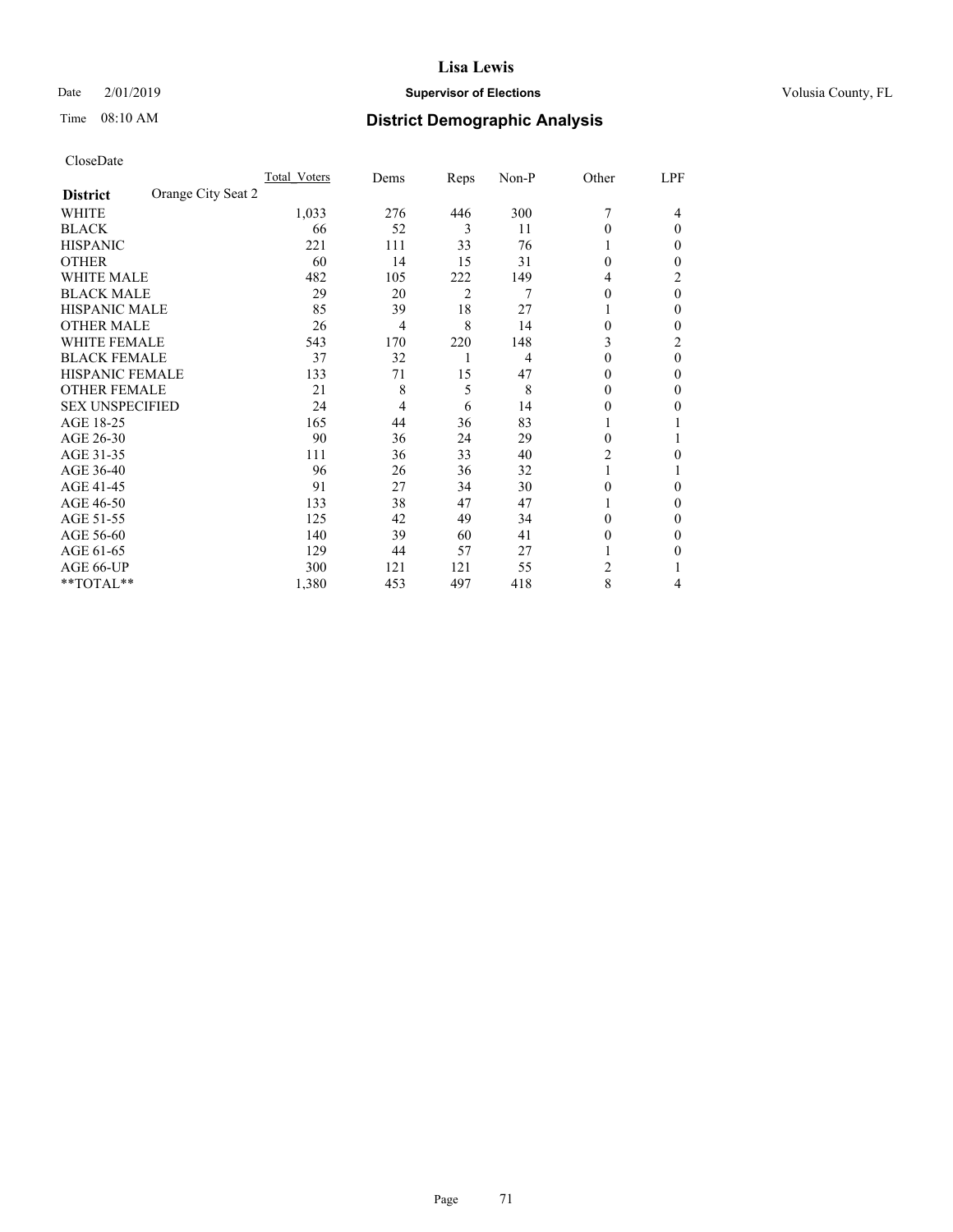Date 2/01/2019

Time 08:10 AM

### **Supervisor of Elections County, FL**

### **District Demographic Analysis**

|                        |                    | Total Voters | Dems | Reps     | Non-P | Other    | LPF      |
|------------------------|--------------------|--------------|------|----------|-------|----------|----------|
| <b>District</b>        | Orange City Seat 3 |              |      |          |       |          |          |
| WHITE                  |                    | 1,118        | 318  | 476      | 318   | 3        | 3        |
| <b>BLACK</b>           |                    | 112          | 84   | 4        | 24    | $\theta$ | 0        |
| <b>HISPANIC</b>        |                    | 275          | 121  | 44       | 103   |          | 0        |
| <b>OTHER</b>           |                    | 94           | 26   | 18       | 48    |          |          |
| WHITE MALE             |                    | 477          | 110  | 209      | 153   | 2        | 3        |
| <b>BLACK MALE</b>      |                    | 40           | 29   | $\theta$ | 11    | $\theta$ | $\Omega$ |
| <b>HISPANIC MALE</b>   |                    | 111          | 44   | 25       | 38    | 4        | 0        |
| <b>OTHER MALE</b>      |                    | 31           | 9    | 6        | 15    | 0        |          |
| WHITE FEMALE           |                    | 625          | 204  | 263      | 157   |          | 0        |
| <b>BLACK FEMALE</b>    |                    | 70           | 53   | 4        | 13    | 0        | 0        |
| <b>HISPANIC FEMALE</b> |                    | 158          | 75   | 19       | 61    | 3        | 0        |
| <b>OTHER FEMALE</b>    |                    | 48           | 14   | 9        | 24    |          | 0        |
| <b>SEX UNSPECIFIED</b> |                    | 39           | 11   | 7        | 21    | 0        | 0        |
| AGE 18-25              |                    | 118          | 44   | 20       | 52    |          |          |
| AGE 26-30              |                    | 86           | 34   | 27       | 23    |          |          |
| AGE 31-35              |                    | 84           | 26   | 16       | 41    | 0        |          |
| AGE 36-40              |                    | 101          | 39   | 25       | 35    |          |          |
| AGE 41-45              |                    | 104          | 41   | 26       | 36    |          | 0        |
| AGE 46-50              |                    | 114          | 36   | 41       | 35    | 2        | 0        |
| AGE 51-55              |                    | 95           | 25   | 39       | 30    |          | 0        |
| AGE 56-60              |                    | 120          | 43   | 45       | 31    |          | 0        |
| AGE 61-65              |                    | 151          | 48   | 55       | 48    | $\theta$ | 0        |
| AGE 66-UP              |                    | 626          | 213  | 248      | 162   | 3        | 0        |
| **TOTAL**              |                    | 1,599        | 549  | 542      | 493   | 11       | 4        |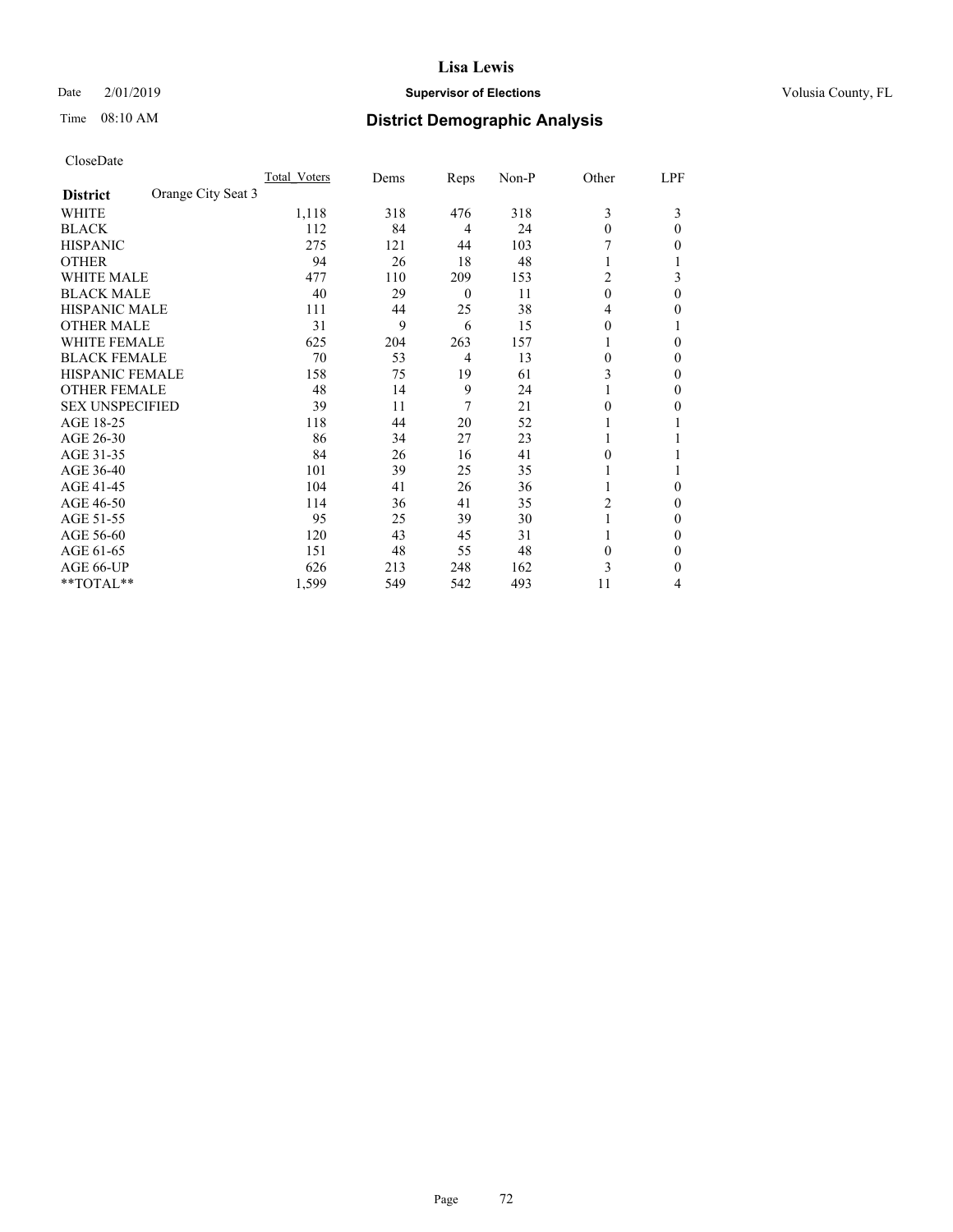Date 2/01/2019

Time 08:10 AM

### **Supervisor of Elections County, FL**

# **District Demographic Analysis**

|                        |                    | Total Voters | Dems           | Reps           | Non-P | Other    | LPF |
|------------------------|--------------------|--------------|----------------|----------------|-------|----------|-----|
| <b>District</b>        | Orange City Seat 4 |              |                |                |       |          |     |
| WHITE                  |                    | 1,276        | 373            | 539            | 353   | 6        | 5   |
| <b>BLACK</b>           |                    | 18           | 14             | $\overline{2}$ | 2     | 0        | 0   |
| <b>HISPANIC</b>        |                    | 101          | 47             | 17             | 37    | $_{0}$   | 0   |
| <b>OTHER</b>           |                    | 67           | 13             | 15             | 39    | 0        | 0   |
| WHITE MALE             |                    | 596          | 133            | 268            | 190   | 3        | 2   |
| <b>BLACK MALE</b>      |                    | 8            | 5              | 2              |       | $\Omega$ | 0   |
| <b>HISPANIC MALE</b>   |                    | 49           | 23             | 9              | 17    | 0        | 0   |
| <b>OTHER MALE</b>      |                    | 20           | 5              | 5              | 10    | 0        | 0   |
| WHITE FEMALE           |                    | 667          | 239            | 261            | 161   | 3        | 3   |
| <b>BLACK FEMALE</b>    |                    | 10           | 9              | $\overline{0}$ |       | 0        | 0   |
| <b>HISPANIC FEMALE</b> |                    | 50           | 23             | 8              | 19    | 0        | 0   |
| <b>OTHER FEMALE</b>    |                    | 25           | 8              | 7              | 10    | $_{0}$   | 0   |
| <b>SEX UNSPECIFIED</b> |                    | 36           | $\overline{c}$ | 12             | 22    | $_{0}$   | 0   |
| AGE 18-25              |                    | 139          | 27             | 52             | 58    |          |     |
| AGE 26-30              |                    | 99           | 23             | 29             | 46    |          | 0   |
| AGE 31-35              |                    | 95           | 25             | 28             | 41    | 0        |     |
| AGE 36-40              |                    | 97           | 37             | 34             | 25    |          | 0   |
| AGE 41-45              |                    | 98           | 27             | 30             | 41    | 0        | 0   |
| AGE 46-50              |                    | 122          | 28             | 52             | 41    | $\theta$ |     |
| AGE 51-55              |                    | 134          | 33             | 53             | 48    | $_{0}$   | 0   |
| AGE 56-60              |                    | 143          | 39             | 61             | 42    | $_{0}$   |     |
| AGE 61-65              |                    | 144          | 52             | 67             | 22    | 2        |     |
| AGE 66-UP              |                    | 391          | 156            | 167            | 67    |          | 0   |
| **TOTAL**              |                    | 1,462        | 447            | 573            | 431   | 6        | 5   |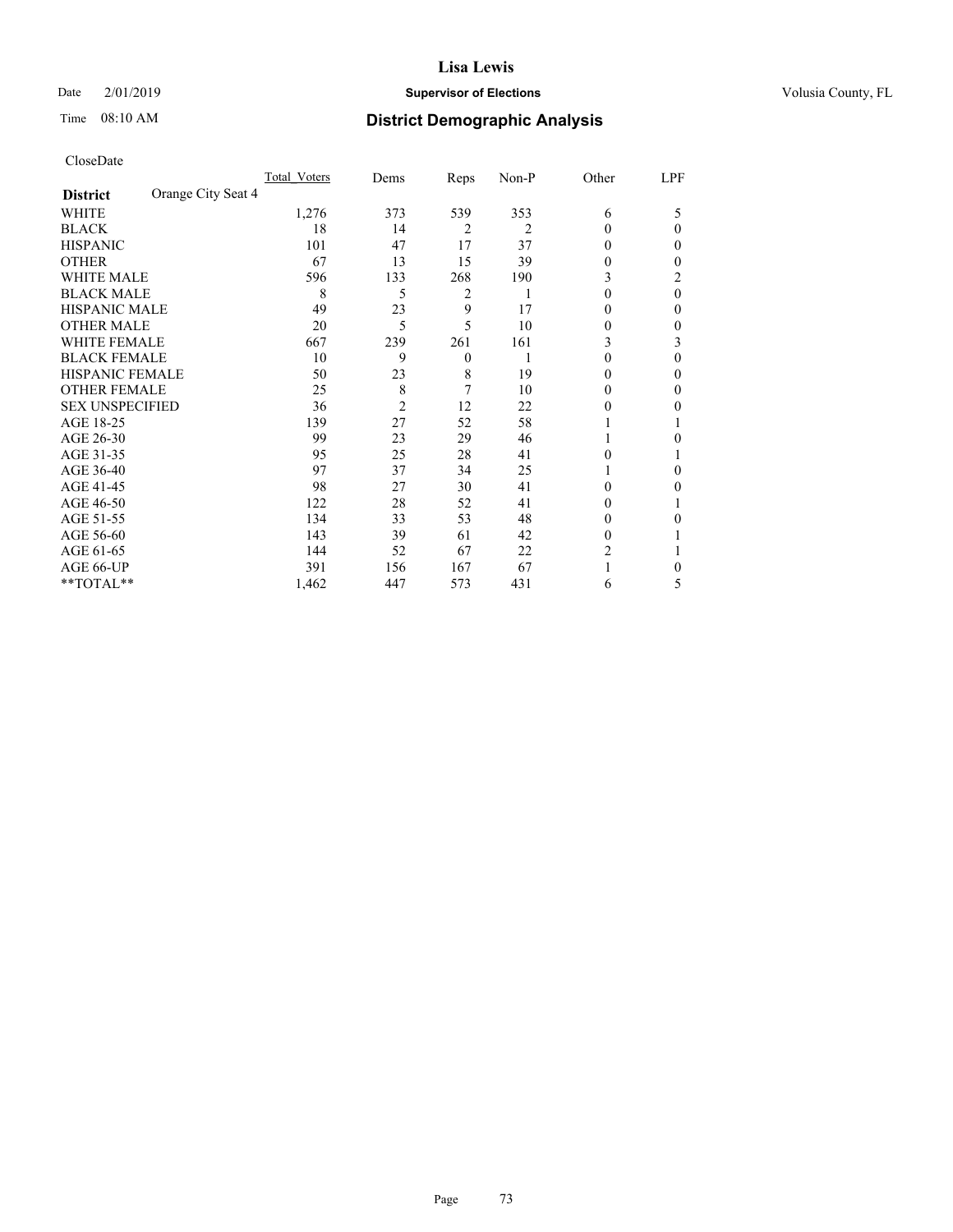Date 2/01/2019

Time 08:10 AM

# **Supervisor of Elections County, FL**

# **District Demographic Analysis**

|                        | Total Voters       | Dems | Reps | Non-P | Other    | LPF      |
|------------------------|--------------------|------|------|-------|----------|----------|
| <b>District</b>        | Orange City Seat 5 |      |      |       |          |          |
| WHITE                  | 1,448              | 394  | 695  | 347   | 10       | 2        |
| <b>BLACK</b>           | 117                | 89   | 3    | 24    | 1        | $\theta$ |
| <b>HISPANIC</b>        | 156                | 57   | 25   | 74    | $\Omega$ | 0        |
| <b>OTHER</b>           | 69                 | 28   | 18   | 23    | $\theta$ | 0        |
| WHITE MALE             | 563                | 122  | 286  | 148   | 5        | 2        |
| <b>BLACK MALE</b>      | 44                 | 30   | 2    | 12    | $\Omega$ | $\theta$ |
| <b>HISPANIC MALE</b>   | 61                 | 23   | 14   | 24    | $\theta$ | 0        |
| <b>OTHER MALE</b>      | 19                 | 10   | 3    | 6     | $\Omega$ | 0        |
| WHITE FEMALE           | 872                | 271  | 405  | 191   | 5        | 0        |
| <b>BLACK FEMALE</b>    | 70                 | 58   | 1    | 10    |          | 0        |
| <b>HISPANIC FEMALE</b> | 90                 | 33   | 11   | 46    | $\Omega$ | 0        |
| <b>OTHER FEMALE</b>    | 38                 | 16   | 14   | 8     | $\Omega$ | 0        |
| <b>SEX UNSPECIFIED</b> | 33                 | 5    | 5    | 23    | 0        | 0        |
| AGE 18-25              | 82                 | 23   | 17   | 41    |          | 0        |
| AGE 26-30              | 71                 | 15   | 16   | 37    | 2        |          |
| AGE 31-35              | 64                 | 34   | 13   | 16    |          | 0        |
| AGE 36-40              | 57                 | 16   | 15   | 25    |          | 0        |
| AGE 41-45              | 48                 | 19   | 12   | 16    |          | 0        |
| AGE 46-50              | 76                 | 31   | 22   | 23    | $\Omega$ | 0        |
| AGE 51-55              | 82                 | 21   | 28   | 33    | $\Omega$ | 0        |
| AGE 56-60              | 119                | 39   | 40   | 38    | 2        | 0        |
| AGE 61-65              | 137                | 63   | 38   | 35    | 1        | 0        |
| AGE 66-UP              | 1,054              | 307  | 540  | 204   | 2        |          |
| **TOTAL**              | 1,790              | 568  | 741  | 468   | 11       | 2        |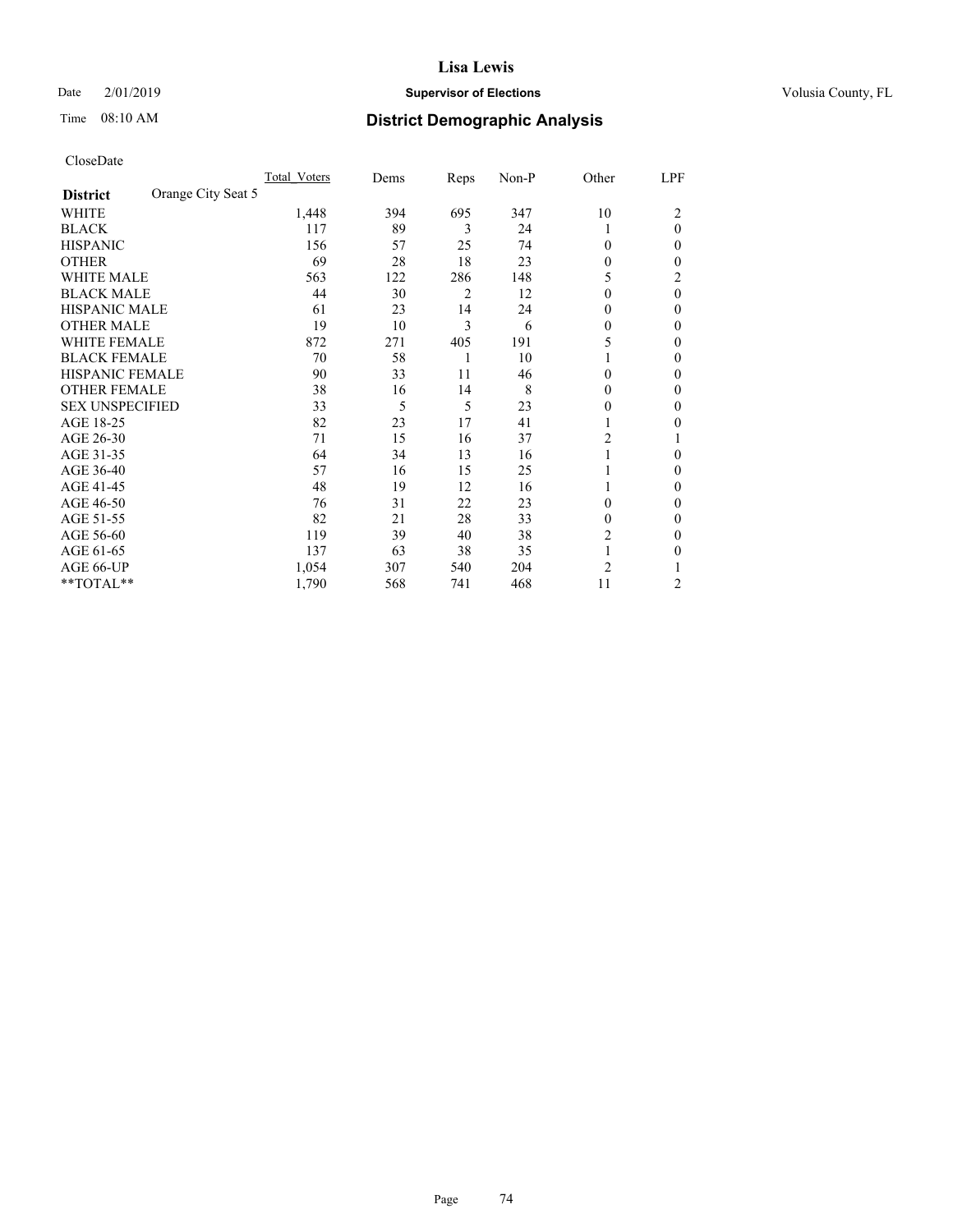Time 08:10 AM

#### **Lisa Lewis**

# **Supervisor of Elections County, FL**

# **District Demographic Analysis**

|                                        | Total Voters | Dems  | Reps           | $Non-P$ | Other          | LPF      |
|----------------------------------------|--------------|-------|----------------|---------|----------------|----------|
| Ormond Beach Zone 1<br><b>District</b> |              |       |                |         |                |          |
| <b>WHITE</b>                           | 8,030        | 2,220 | 3,744          | 1,996   | 47             | 23       |
| <b>BLACK</b>                           | 123          | 85    | 11             | 27      | 0              | $\theta$ |
| <b>HISPANIC</b>                        | 193          | 70    | 55             | 64      | 2              | 2        |
| <b>OTHER</b>                           | 439          | 127   | 115            | 194     | 3              | $\theta$ |
| <b>WHITE MALE</b>                      | 3,695        | 855   | 1,819          | 983     | 22             | 16       |
| <b>BLACK MALE</b>                      | 69           | 42    | 7              | 20      | $\overline{0}$ | $\theta$ |
| HISPANIC MALE                          | 83           | 27    | 25             | 28      | 2              | 1        |
| <b>OTHER MALE</b>                      | 168          | 45    | 47             | 76      | $\theta$       | $\theta$ |
| <b>WHITE FEMALE</b>                    | 4,258        | 1,346 | 1,898          | 982     | 25             | 7        |
| <b>BLACK FEMALE</b>                    | 52           | 42    | $\overline{4}$ | 6       | 0              | $\theta$ |
| <b>HISPANIC FEMALE</b>                 | 107          | 41    | 29             | 36      | $\mathbf{0}$   | 1        |
| <b>OTHER FEMALE</b>                    | 204          | 64    | 51             | 86      | 3              | $\theta$ |
| <b>SEX UNSPECIFIED</b>                 | 149          | 40    | 45             | 64      | $\theta$       | $\theta$ |
| AGE 18-25                              | 645          | 149   | 223            | 261     | 8              | 4        |
| AGE 26-30                              | 408          | 107   | 134            | 160     |                | $\theta$ |
| AGE 31-35                              | 474          | 107   | 199            | 158     | 5              | 5        |
| AGE 36-40                              | 480          | 129   | 172            | 174     |                | 4        |
| AGE 41-45                              | 482          | 133   | 191            | 150     | 3              | 5        |
| AGE 46-50                              | 631          | 149   | 292            | 184     | 3              | 3        |
| AGE 51-55                              | 751          | 192   | 380            | 176     | 3              | $\theta$ |
| AGE 56-60                              | 816          | 231   | 391            | 190     | 4              | 0        |
| AGE 61-65                              | 970          | 305   | 463            | 194     | 7              |          |
| AGE 66-UP                              | 3,128        | 1,000 | 1,480          | 634     | 11             | 3        |
| $*$ TOTAL $*$                          | 8,785        | 2,502 | 3,925          | 2,281   | 52             | 25       |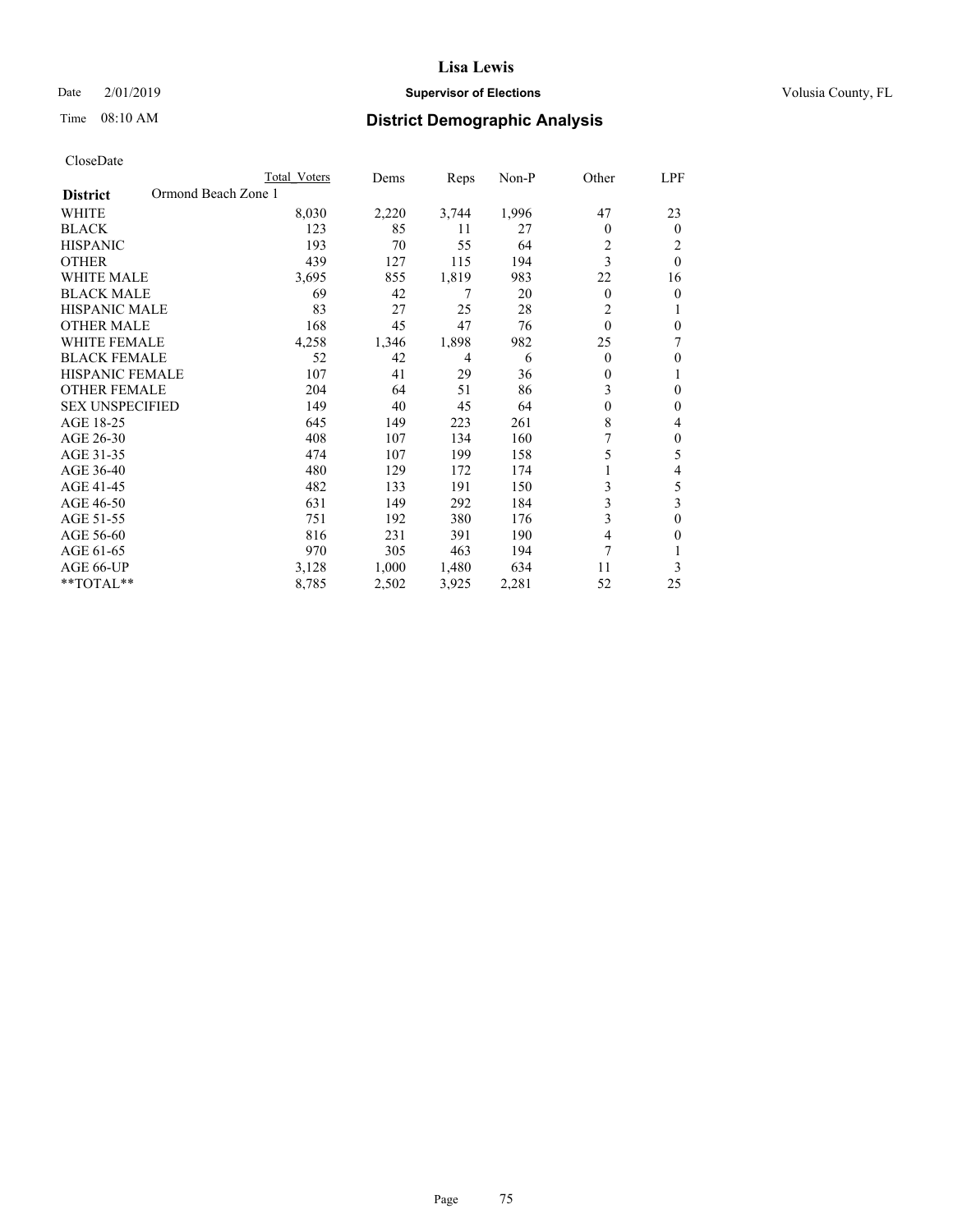Date 2/01/2019

Time 08:10 AM

# **Supervisor of Elections County, FL**

# **District Demographic Analysis**

|                        | Total Voters        | Dems  | Reps  | $Non-P$ | Other        | LPF                     |
|------------------------|---------------------|-------|-------|---------|--------------|-------------------------|
| <b>District</b>        | Ormond Beach Zone 2 |       |       |         |              |                         |
| WHITE                  | 6,068               | 1,960 | 2,301 | 1,748   | 40           | 19                      |
| <b>BLACK</b>           | 401                 | 319   | 16    | 65      | 1            | $\mathbf{0}$            |
| <b>HISPANIC</b>        | 243                 | 101   | 47    | 91      | 3            | 1                       |
| <b>OTHER</b>           | 410                 | 142   | 89    | 176     |              | $\overline{2}$          |
| <b>WHITE MALE</b>      | 2,694               | 721   | 1,133 | 809     | 17           | 14                      |
| <b>BLACK MALE</b>      | 161                 | 119   | 8     | 33      |              | $\mathbf{0}$            |
| HISPANIC MALE          | 85                  | 35    | 24    | 25      |              | $\mathbf{0}$            |
| <b>OTHER MALE</b>      | 151                 | 47    | 31    | 70      |              | $\overline{c}$          |
| <b>WHITE FEMALE</b>    | 3,299               | 1,218 | 1,148 | 906     | 22           | 5                       |
| <b>BLACK FEMALE</b>    | 234                 | 195   | 8     | 31      | $\mathbf{0}$ | $\mathbf{0}$            |
| <b>HISPANIC FEMALE</b> | 150                 | 65    | 21    | 61      | 2            | 1                       |
| <b>OTHER FEMALE</b>    | 169                 | 70    | 46    | 53      | 0            | $\boldsymbol{0}$        |
| <b>SEX UNSPECIFIED</b> | 179                 | 52    | 34    | 92      |              | $\boldsymbol{0}$        |
| AGE 18-25              | 597                 | 165   | 158   | 261     | 8            | 5                       |
| AGE 26-30              | 515                 | 168   | 133   | 208     | 4            | 2                       |
| AGE 31-35              | 403                 | 138   | 109   | 154     | 1            | 1                       |
| AGE 36-40              | 397                 | 121   | 104   | 166     | 4            | $\overline{c}$          |
| AGE 41-45              | 419                 | 146   | 110   | 153     | 5            | 5                       |
| AGE 46-50              | 533                 | 158   | 202   | 166     | 4            | $\overline{\mathbf{3}}$ |
| AGE 51-55              | 643                 | 197   | 257   | 183     | 5            |                         |
| AGE 56-60              | 700                 | 246   | 257   | 193     | 3            | 1                       |
| AGE 61-65              | 713                 | 278   | 260   | 170     | 4            |                         |
| AGE 66-UP              | 2,202               | 905   | 863   | 426     | 7            |                         |
| $*$ TOTAL $*$          | 7,122               | 2,522 | 2,453 | 2,080   | 45           | 22                      |
|                        |                     |       |       |         |              |                         |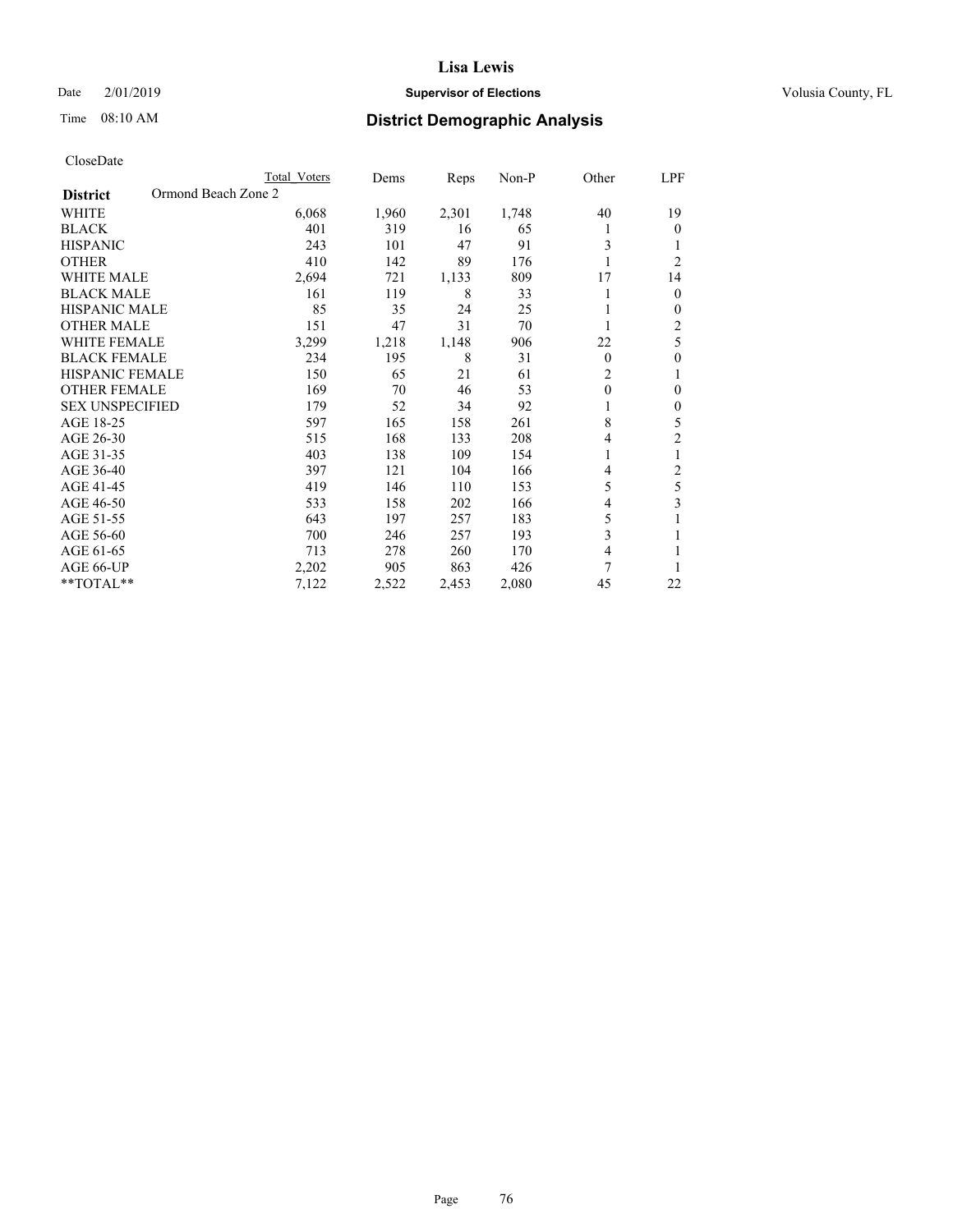Date 2/01/2019

Time 08:10 AM

### **Supervisor of Elections County, FL**

# **District Demographic Analysis**

|                                        | Total Voters | Dems  | Reps  | Non-P | Other | LPF            |
|----------------------------------------|--------------|-------|-------|-------|-------|----------------|
| Ormond Beach Zone 3<br><b>District</b> |              |       |       |       |       |                |
| WHITE                                  | 7,536        | 1,931 | 3,746 | 1,794 | 46    | 19             |
| <b>BLACK</b>                           | 337          | 259   | 15    | 61    | 2     | $\theta$       |
| <b>HISPANIC</b>                        | 288          | 89    | 80    | 115   | 3     | 1              |
| <b>OTHER</b>                           | 562          | 174   | 133   | 251   | 3     |                |
| WHITE MALE                             | 3,510        | 773   | 1,831 | 868   | 24    | 14             |
| <b>BLACK MALE</b>                      | 140          | 105   | 7     | 27    |       | $\mathbf{0}$   |
| <b>HISPANIC MALE</b>                   | 134          | 34    | 41    | 56    | 2     | 1              |
| <b>OTHER MALE</b>                      | 204          | 58    | 49    | 95    | 2     | $\mathbf{0}$   |
| WHITE FEMALE                           | 3,945        | 1,139 | 1,883 | 896   | 22    | 5              |
| <b>BLACK FEMALE</b>                    | 192          | 151   | 8     | 32    |       | $\theta$       |
| <b>HISPANIC FEMALE</b>                 | 147          | 55    | 37    | 54    |       | $\Omega$       |
| <b>OTHER FEMALE</b>                    | 273          | 95    | 70    | 108   | 0     | $\theta$       |
| <b>SEX UNSPECIFIED</b>                 | 178          | 43    | 48    | 85    |       | 1              |
| AGE 18-25                              | 844          | 229   | 297   | 303   | 11    | 4              |
| AGE 26-30                              | 513          | 155   | 175   | 175   | 4     | 4              |
| AGE 31-35                              | 562          | 155   | 214   | 187   | 4     | $\overline{c}$ |
| AGE 36-40                              | 518          | 123   | 202   | 187   | 3     | 3              |
| AGE 41-45                              | 513          | 121   | 217   | 165   | 5     | 5              |
| AGE 46-50                              | 632          | 156   | 313   | 158   | 4     |                |
| AGE 51-55                              | 776          | 184   | 397   | 190   | 4     | 1              |
| AGE 56-60                              | 794          | 231   | 377   | 182   | 4     | 0              |
| AGE 61-65                              | 897          | 272   | 448   | 173   | 4     | 0              |
| AGE 66-UP                              | 2,674        | 827   | 1,334 | 501   | 11    |                |
| **TOTAL**                              | 8,723        | 2,453 | 3,974 | 2,221 | 54    | 21             |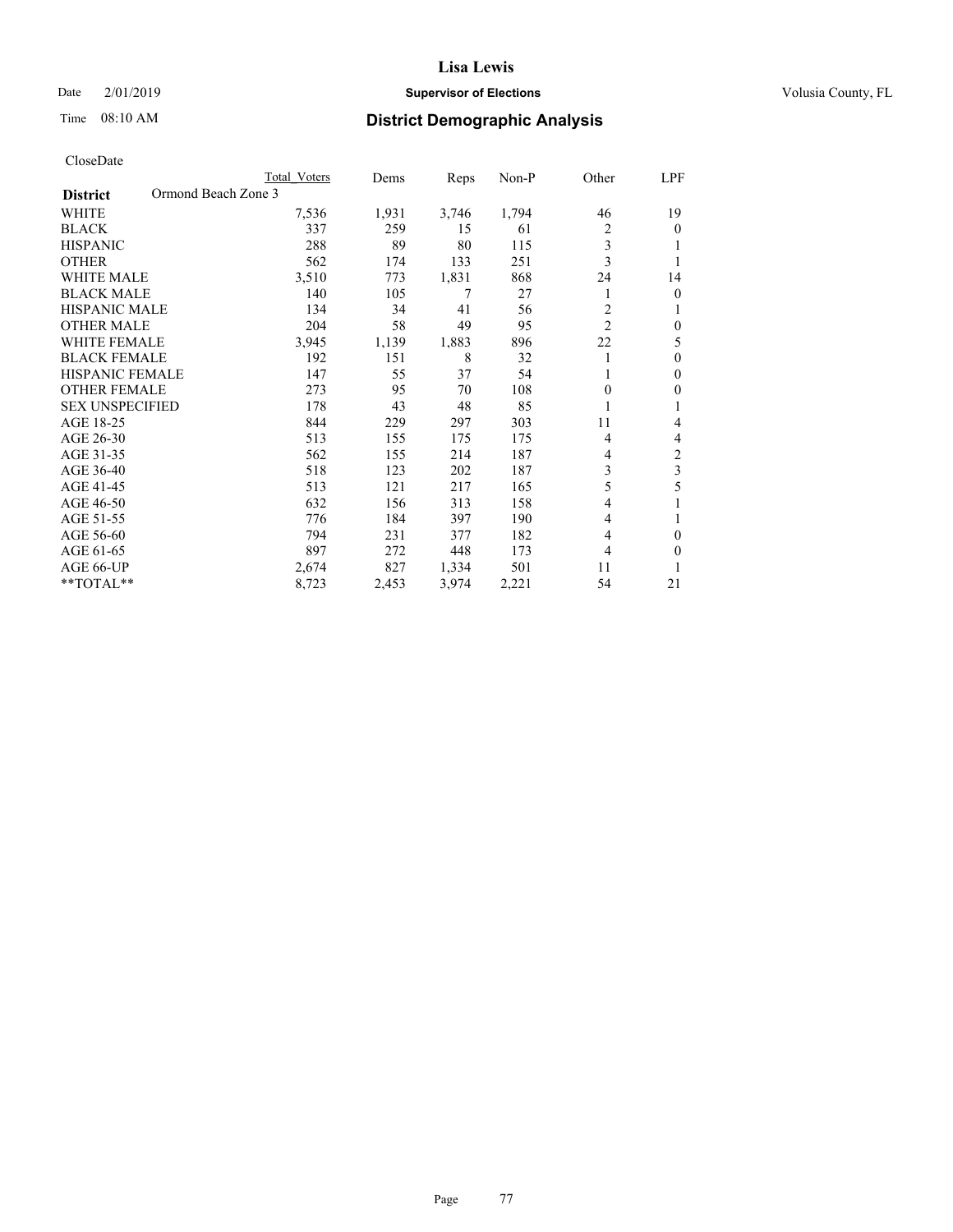Time 08:10 AM

### **Lisa Lewis**

# **Supervisor of Elections County, FL**

# **District Demographic Analysis**

|                                        | Total Voters | Dems  | Reps  | $Non-P$ | Other            | LPF            |
|----------------------------------------|--------------|-------|-------|---------|------------------|----------------|
| Ormond Beach Zone 4<br><b>District</b> |              |       |       |         |                  |                |
| WHITE                                  | 7,149        | 2,123 | 2,974 | 1,984   | 53               | 15             |
| <b>BLACK</b>                           | 253          | 188   | 16    | 48      | 0                | 1              |
| <b>HISPANIC</b>                        | 188          | 81    | 38    | 67      | 2                | 0              |
| <b>OTHER</b>                           | 394          | 101   | 107   | 183     | 3                | $\theta$       |
| <b>WHITE MALE</b>                      | 3,126        | 796   | 1,337 | 958     | 24               | 11             |
| <b>BLACK MALE</b>                      | 118          | 86    | 6     | 25      | 0                | 1              |
| HISPANIC MALE                          | 88           | 33    | 21    | 33      |                  | $\theta$       |
| <b>OTHER MALE</b>                      | 158          | 38    | 39    | 79      | $\overline{c}$   | $\theta$       |
| WHITE FEMALE                           | 3,939        | 1,309 | 1,601 | 996     | 29               | 4              |
| <b>BLACK FEMALE</b>                    | 131          | 99    | 9     | 23      | $\theta$         | $\theta$       |
| <b>HISPANIC FEMALE</b>                 | 98           | 47    | 17    | 33      | 1                | $\mathbf{0}$   |
| <b>OTHER FEMALE</b>                    | 152          | 46    | 43    | 62      | 1                | $\mathbf{0}$   |
| <b>SEX UNSPECIFIED</b>                 | 174          | 39    | 62    | 73      | $\boldsymbol{0}$ | 0              |
| AGE 18-25                              | 543          | 149   | 145   | 242     | 6                | 1              |
| AGE 26-30                              | 452          | 126   | 156   | 162     | 5                | 3              |
| AGE 31-35                              | 439          | 139   | 116   | 179     | $\overline{2}$   | 3              |
| AGE 36-40                              | 367          | 95    | 116   | 148     | 4                | 4              |
| AGE 41-45                              | 332          | 77    | 131   | 122     | $\theta$         | $\mathfrak{2}$ |
| AGE 46-50                              | 424          | 112   | 159   | 150     |                  | $\overline{2}$ |
| AGE 51-55                              | 562          | 147   | 245   | 164     | 6                | $\theta$       |
| AGE 56-60                              | 741          | 228   | 316   | 190     | 7                | $\Omega$       |
| AGE 61-65                              | 842          | 280   | 343   | 211     | 8                | 0              |
| AGE 66-UP                              | 3,282        | 1,140 | 1,408 | 714     | 19               | 1              |
| $*$ TOTAL $*$                          | 7,984        | 2,493 | 3,135 | 2,282   | 58               | 16             |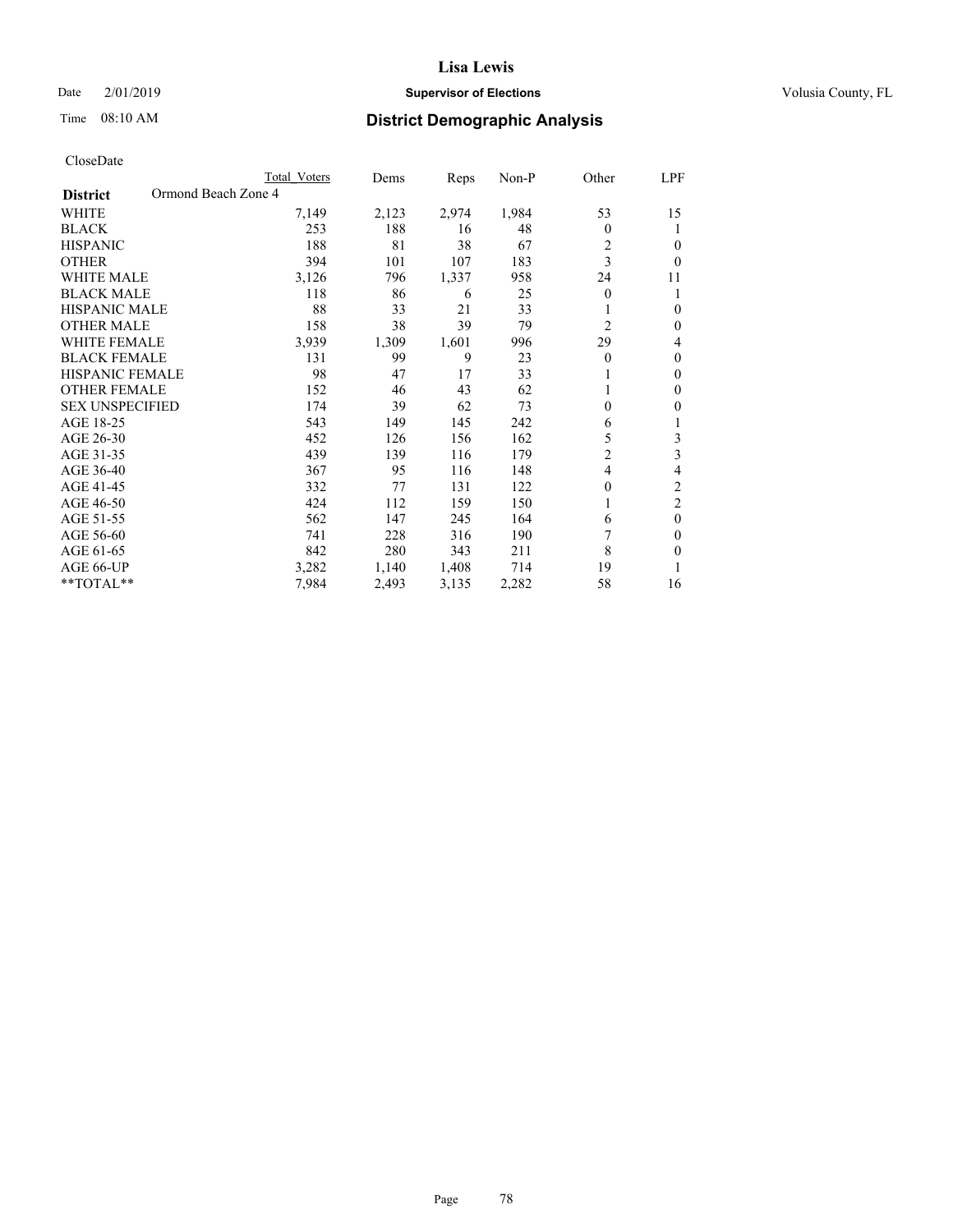Date 2/01/2019

Time 08:10 AM

# **Supervisor of Elections County, FL**

# **District Demographic Analysis**

|                        |         | Total Voters | Dems | Reps     | Non-P          | Other    | LPF      |
|------------------------|---------|--------------|------|----------|----------------|----------|----------|
| <b>District</b>        | Pierson |              |      |          |                |          |          |
| WHITE                  |         | 584          | 166  | 299      | 112            | 3        | 4        |
| <b>BLACK</b>           |         | 45           | 38   | $\theta$ | 7              | $\theta$ | $\theta$ |
| <b>HISPANIC</b>        |         | 180          | 81   | 12       | 87             | 0        | 0        |
| <b>OTHER</b>           |         | 33           | 7    | 7        | 19             | 0        | 0        |
| WHITE MALE             |         | 287          | 80   | 145      | 56             | 2        | 4        |
| <b>BLACK MALE</b>      |         | 20           | 18   | $\theta$ | $\overline{2}$ | $\theta$ | $\Omega$ |
| <b>HISPANIC MALE</b>   |         | 90           | 43   | 6        | 41             | 0        | 0        |
| <b>OTHER MALE</b>      |         | 18           | 3    | 5        | 10             | 0        | 0        |
| <b>WHITE FEMALE</b>    |         | 292          | 86   | 150      | 55             |          | 0        |
| <b>BLACK FEMALE</b>    |         | 25           | 20   | $\theta$ | 5              | 0        | 0        |
| <b>HISPANIC FEMALE</b> |         | 85           | 36   | 6        | 43             | 0        | 0        |
| <b>OTHER FEMALE</b>    |         | 8            | 3    | 1        | 4              | 0        | 0        |
| <b>SEX UNSPECIFIED</b> |         | 17           | 3    | 5        | 9              | $\Omega$ | 0        |
| AGE 18-25              |         | 111          | 32   | 25       | 53             | $_{0}$   |          |
| AGE 26-30              |         | 79           | 32   | 19       | 27             | 0        |          |
| AGE 31-35              |         | 63           | 19   | 21       | 23             | 0        | 0        |
| AGE 36-40              |         | 58           | 14   | 20       | 23             | 0        |          |
| AGE 41-45              |         | 49           | 12   | 18       | 18             | 0        |          |
| AGE 46-50              |         | 62           | 19   | 24       | 18             |          | 0        |
| AGE 51-55              |         | 50           | 16   | 23       | 11             | 0        | $\Omega$ |
| AGE 56-60              |         | 85           | 31   | 35       | 19             | 0        | 0        |
| AGE 61-65              |         | 103          | 37   | 50       | 16             | 0        | 0        |
| AGE 66-UP              |         | 182          | 80   | 83       | 17             | 2        | 0        |
| **TOTAL**              |         | 842          | 292  | 318      | 225            | 3        | 4        |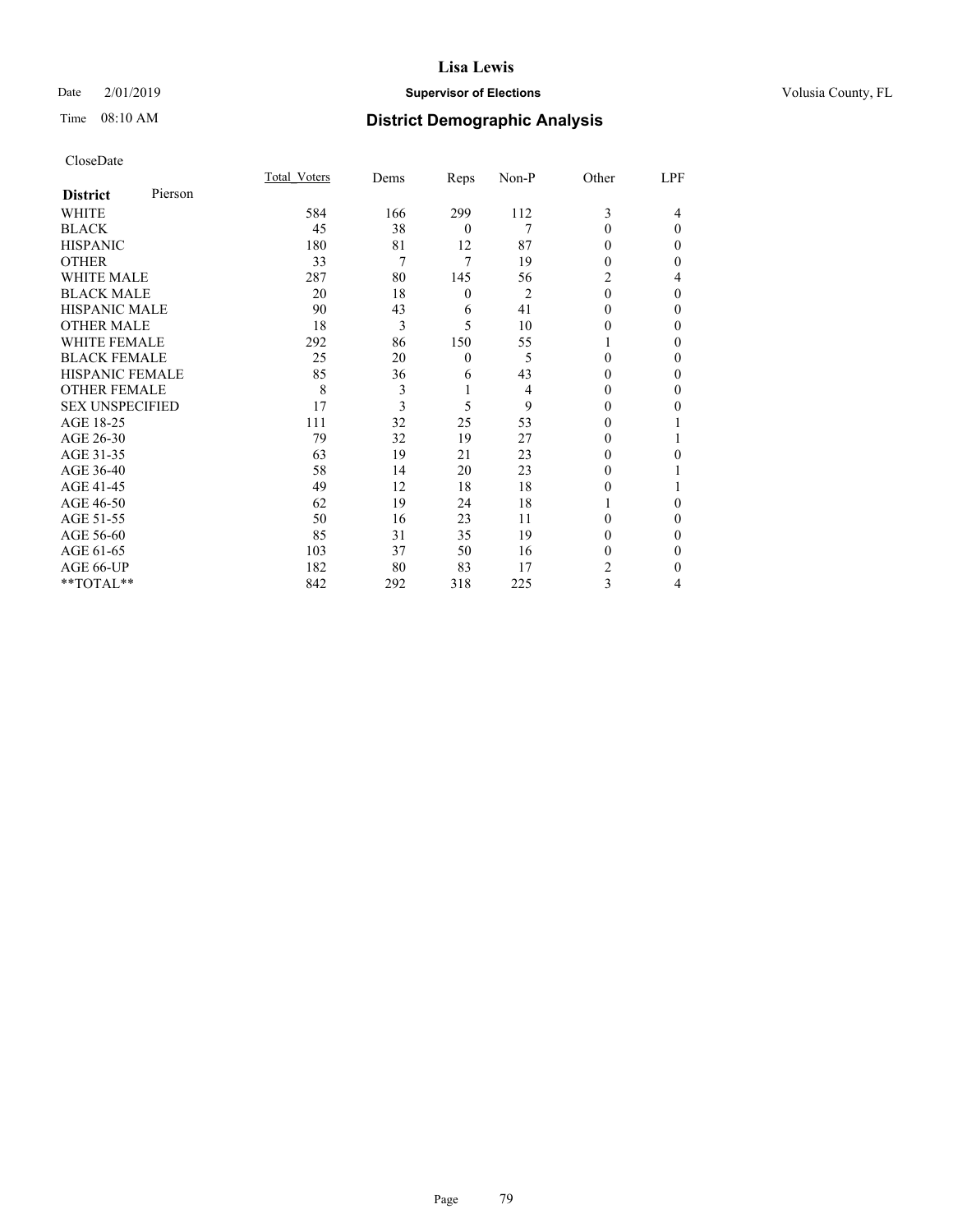Date 2/01/2019

Time 08:10 AM

### **Supervisor of Elections County, FL**

# **District Demographic Analysis**

|                        |             | Total Voters | Dems | Reps  | Non-P    | Other          | LPF            |
|------------------------|-------------|--------------|------|-------|----------|----------------|----------------|
| <b>District</b>        | Ponce Inlet |              |      |       |          |                |                |
| WHITE                  |             | 2,977        | 666  | 1,583 | 694      | 26             | 8              |
| <b>BLACK</b>           |             | 11           | 3    | 4     | 4        | 0              | $\Omega$       |
| <b>HISPANIC</b>        |             | 62           | 17   | 25    | 19       | 0              |                |
| <b>OTHER</b>           |             | 111          | 29   | 45    | 37       | 0              | $\theta$       |
| WHITE MALE             |             | 1,450        | 270  | 793   | 369      | 13             | 5              |
| <b>BLACK MALE</b>      |             |              |      | 2     | 4        | 0              | $\theta$       |
| <b>HISPANIC MALE</b>   |             | 25           | 7    | 10    | 8        | $_{0}$         | $\theta$       |
| <b>OTHER MALE</b>      |             | 43           | 13   | 18    | 12       | $\theta$       | $\mathbf{0}$   |
| <b>WHITE FEMALE</b>    |             | 1,501        | 388  | 782   | 315      | 13             | 3              |
| <b>BLACK FEMALE</b>    |             | 4            | 2    | 2     | $\theta$ | $\theta$       | $\theta$       |
| <b>HISPANIC FEMALE</b> |             | 37           | 10   | 15    | 11       | $_{0}$         |                |
| <b>OTHER FEMALE</b>    |             | 44           | 12   | 17    | 15       | 0              | $\theta$       |
| <b>SEX UNSPECIFIED</b> |             | 50           | 12   | 18    | 20       | 0              | $\theta$       |
| AGE 18-25              |             | 163          | 29   | 70    | 61       | $\overline{2}$ |                |
| AGE 26-30              |             | 91           | 18   | 31    | 39       |                | 2              |
| AGE 31-35              |             | 63           | 19   | 26    | 18       | 0              | $\mathbf{0}$   |
| AGE 36-40              |             | 91           | 22   | 36    | 33       | 0              | $\mathbf{0}$   |
| AGE 41-45              |             | 99           | 14   | 46    | 38       |                | $\theta$       |
| AGE 46-50              |             | 152          | 39   | 73    | 36       | 2              | 2              |
| AGE 51-55              |             | 231          | 40   | 125   | 63       |                | $\overline{2}$ |
| AGE 56-60              |             | 351          | 87   | 197   | 65       |                |                |
| AGE 61-65              |             | 423          | 87   | 234   | 92       | 10             | $\theta$       |
| AGE 66-UP              |             | 1,497        | 360  | 819   | 309      | 8              | 1              |
| **TOTAL**              |             | 3,161        | 715  | 1,657 | 754      | 26             | 9              |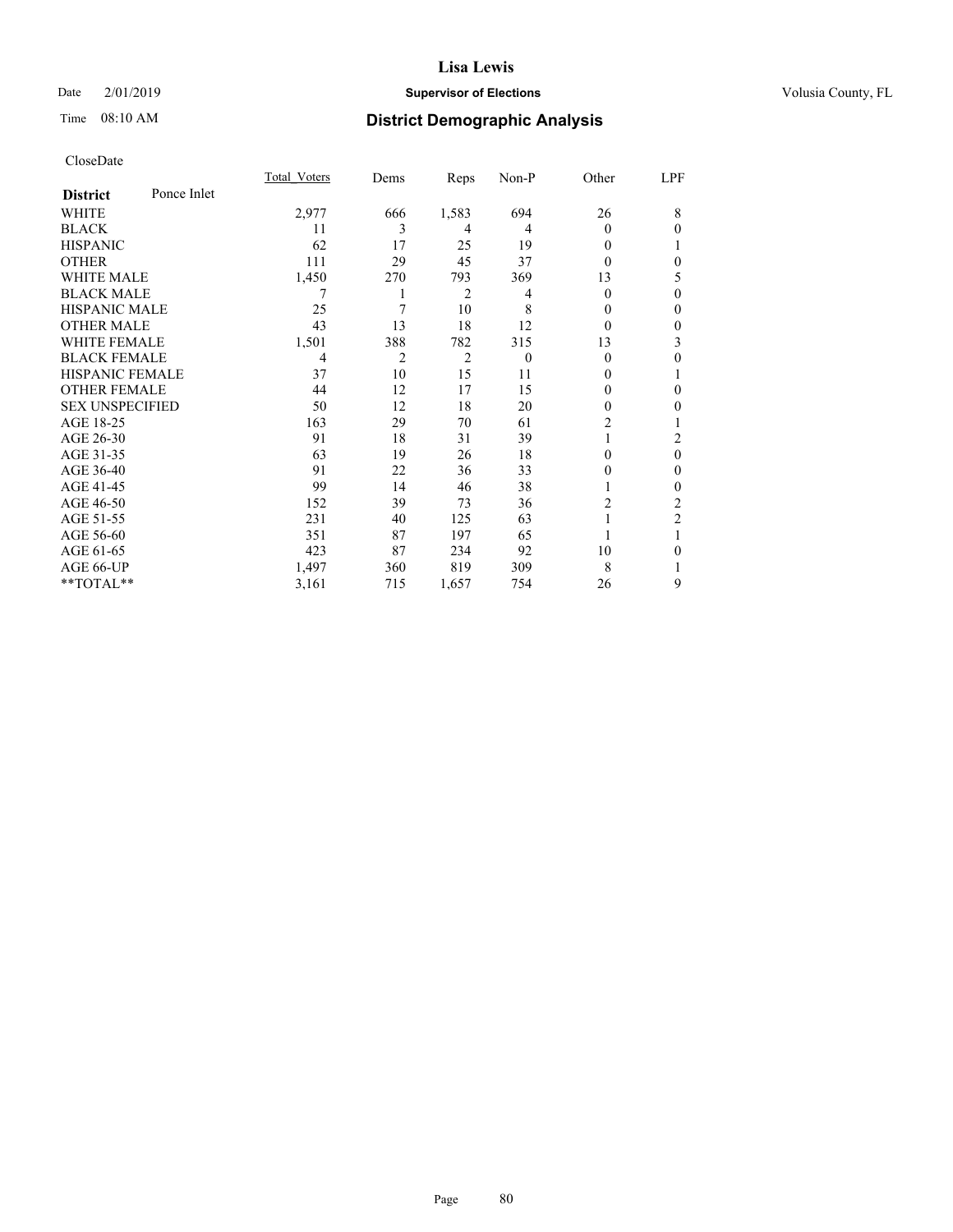Time 08:10 AM

### **Lisa Lewis**

### **Supervisor of Elections County, FL**

# **District Demographic Analysis**

|                        | Total Voters           | Dems  | Reps  | Non-P | Other          | LPF            |
|------------------------|------------------------|-------|-------|-------|----------------|----------------|
| <b>District</b>        | Port Orange District 1 |       |       |       |                |                |
| WHITE                  | 8,613                  | 2,666 | 3,098 | 2,761 | 64             | 24             |
| <b>BLACK</b>           | 203                    | 140   | 14    | 47    | 2              | $\mathbf{0}$   |
| <b>HISPANIC</b>        | 344                    | 123   | 66    | 151   | 3              | 1              |
| <b>OTHER</b>           | 418                    | 119   | 92    | 200   | 5              | $\overline{2}$ |
| WHITE MALE             | 3,898                  | 1,009 | 1,542 | 1,302 | 31             | 14             |
| <b>BLACK MALE</b>      | 88                     | 59    | 9     | 19    |                | $\mathbf{0}$   |
| <b>HISPANIC MALE</b>   | 154                    | 55    | 30    | 68    |                | 0              |
| <b>OTHER MALE</b>      | 141                    | 36    | 31    | 71    | 1              | 2              |
| WHITE FEMALE           | 4,597                  | 1,628 | 1,513 | 1,413 | 33             | 10             |
| <b>BLACK FEMALE</b>    | 112                    | 79    | 5     | 27    |                | 0              |
| <b>HISPANIC FEMALE</b> | 179                    | 65    | 34    | 77    | $\overline{2}$ | 1              |
| <b>OTHER FEMALE</b>    | 177                    | 59    | 50    | 67    | 1              | 0              |
| <b>SEX UNSPECIFIED</b> | 232                    | 58    | 56    | 115   | 3              | $\theta$       |
| AGE 18-25              | 779                    | 222   | 156   | 380   | 17             | 4              |
| AGE 26-30              | 655                    | 184   | 166   | 295   | 8              | $\overline{c}$ |
| AGE 31-35              | 582                    | 183   | 131   | 258   | 5              | 5              |
| AGE 36-40              | 572                    | 157   | 169   | 237   | 4              | 5              |
| AGE 41-45              | 536                    | 151   | 152   | 221   | 6              | 6              |
| AGE 46-50              | 624                    | 190   | 209   | 221   | 3              | 1              |
| AGE 51-55              | 818                    | 233   | 307   | 274   | 4              | 0              |
| AGE 56-60              | 985                    | 314   | 365   | 296   | 9              |                |
| AGE 61-65              | 1,039                  | 362   | 422   | 253   | $\overline{2}$ | $\theta$       |
| AGE 66-UP              | 2,988                  | 1,052 | 1,193 | 724   | 16             | 3              |
| $*$ $TOTAL**$          | 9,578                  | 3,048 | 3,270 | 3,159 | 74             | 27             |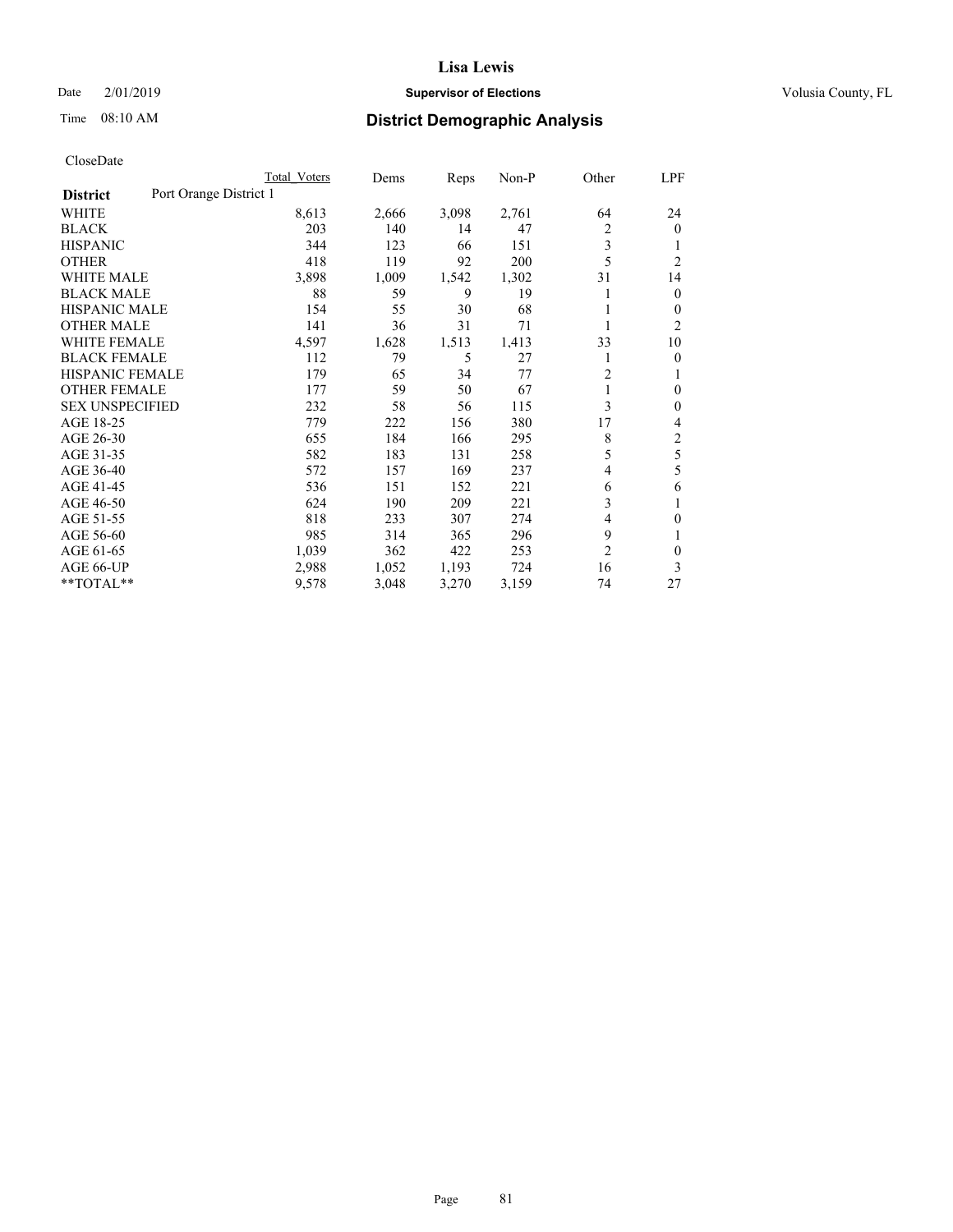Date 2/01/2019

Time 08:10 AM

# **Supervisor of Elections County, FL**

# **District Demographic Analysis**

|                                           | Total Voters | Dems  | Reps  | Non-P | Other          | LPF            |
|-------------------------------------------|--------------|-------|-------|-------|----------------|----------------|
| Port Orange District 2<br><b>District</b> |              |       |       |       |                |                |
| WHITE                                     | 8,949        | 2,684 | 3,557 | 2,613 | 69             | 26             |
| <b>BLACK</b>                              | 451          | 334   | 19    | 92    | 4              | 2              |
| <b>HISPANIC</b>                           | 432          | 169   | 90    | 168   | 5              | $\theta$       |
| <b>OTHER</b>                              | 546          | 181   | 108   | 251   | 4              | $\overline{2}$ |
| <b>WHITE MALE</b>                         | 3,978        | 1,009 | 1,684 | 1,231 | 38             | 16             |
| <b>BLACK MALE</b>                         | 159          | 110   | 8     | 39    | 2              | $\overline{0}$ |
| <b>HISPANIC MALE</b>                      | 217          | 78    | 52    | 83    | 4              | 0              |
| <b>OTHER MALE</b>                         | 204          | 58    | 49    | 93    | $\overline{2}$ | $\overline{2}$ |
| WHITE FEMALE                              | 4,838        | 1,639 | 1,825 | 1,334 | 30             | 10             |
| <b>BLACK FEMALE</b>                       | 284          | 217   | 11    | 53    | $\overline{2}$ | 1              |
| <b>HISPANIC FEMALE</b>                    | 210          | 88    | 38    | 83    | 1              | $\mathbf{0}$   |
| <b>OTHER FEMALE</b>                       | 239          | 96    | 39    | 102   | 2              | 0              |
| <b>SEX UNSPECIFIED</b>                    | 249          | 73    | 68    | 106   | 1              |                |
| AGE 18-25                                 | 935          | 276   | 235   | 400   | 18             | 6              |
| AGE 26-30                                 | 765          | 222   | 224   | 305   | 10             | 4              |
| AGE 31-35                                 | 674          | 199   | 180   | 283   | 6              | 6              |
| AGE 36-40                                 | 627          | 189   | 199   | 234   | 3              | $\overline{2}$ |
| AGE 41-45                                 | 524          | 140   | 191   | 184   | 4              | 5              |
| AGE 46-50                                 | 621          | 177   | 241   | 195   | 5              | 3              |
| AGE 51-55                                 | 812          | 235   | 323   | 245   | 7              | $\overline{c}$ |
| AGE 56-60                                 | 1,026        | 353   | 405   | 262   | 5              | 1              |
| AGE 61-65                                 | 993          | 336   | 409   | 246   | $\overline{2}$ | $\theta$       |
| AGE 66-UP                                 | 3,401        | 1,241 | 1,367 | 770   | 22             | 1              |
| **TOTAL**                                 | 10,378       | 3,368 | 3,774 | 3,124 | 82             | 30             |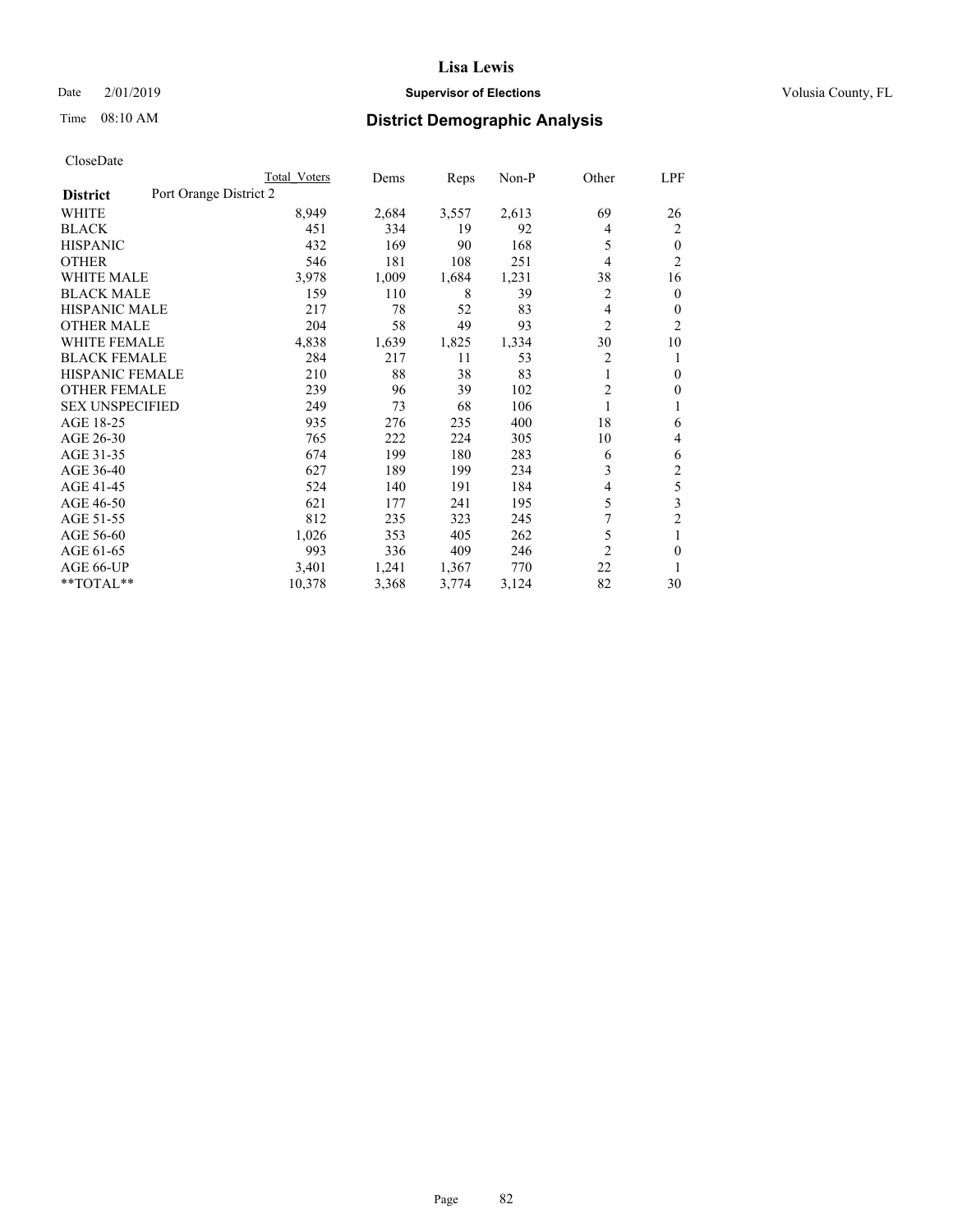Time 08:10 AM

#### **Lisa Lewis**

# **Supervisor of Elections County, FL**

# **District Demographic Analysis**

|                                           | Total Voters | Dems  | Reps  | $Non-P$ | Other          | <u>LPF</u>     |
|-------------------------------------------|--------------|-------|-------|---------|----------------|----------------|
| Port Orange District 3<br><b>District</b> |              |       |       |         |                |                |
| WHITE                                     | 11,004       | 2,972 | 4,801 | 3,103   | 95             | 33             |
| <b>BLACK</b>                              | 423          | 318   | 16    | 86      | 2              | 1              |
| <b>HISPANIC</b>                           | 502          | 172   | 111   | 212     | 3              | 4              |
| <b>OTHER</b>                              | 680          | 203   | 180   | 293     | 4              | $\theta$       |
| <b>WHITE MALE</b>                         | 4,958        | 1,126 | 2,276 | 1,481   | 51             | 24             |
| <b>BLACK MALE</b>                         | 189          | 136   | 9     | 42      | 1              | 1              |
| <b>HISPANIC MALE</b>                      | 225          | 79    | 57    | 84      | 2              | 3              |
| <b>OTHER MALE</b>                         | 267          | 83    | 70    | 112     | $\overline{c}$ | $\mathbf{0}$   |
| <b>WHITE FEMALE</b>                       | 5,893        | 1,808 | 2,458 | 1,577   | 42             | 8              |
| <b>BLACK FEMALE</b>                       | 230          | 178   | 7     | 44      |                | $\theta$       |
| <b>HISPANIC FEMALE</b>                    | 268          | 90    | 52    | 124     | 1              | 1              |
| <b>OTHER FEMALE</b>                       | 299          | 101   | 85    | 111     | 2              | $\Omega$       |
| <b>SEX UNSPECIFIED</b>                    | 280          | 64    | 94    | 119     | $\overline{2}$ | 1              |
| AGE 18-25                                 | 1,136        | 291   | 362   | 455     | 23             | 5              |
| AGE 26-30                                 | 914          | 247   | 302   | 354     | 8              | 3              |
| AGE 31-35                                 | 817          | 218   | 277   | 309     | 8              | 5              |
| AGE 36-40                                 | 839          | 226   | 279   | 321     | 9              | 4              |
| AGE 41-45                                 | 748          | 221   | 283   | 235     | 7              | 2              |
| AGE 46-50                                 | 852          | 237   | 344   | 262     | 5              | 4              |
| AGE 51-55                                 | 932          | 261   | 388   | 268     | 8              | 7              |
| AGE 56-60                                 | 1,051        | 293   | 475   | 275     | 6              | $\overline{2}$ |
| AGE 61-65                                 | 1,085        | 375   | 461   | 245     | 3              | 1              |
| AGE 66-UP                                 | 4,235        | 1,296 | 1,937 | 970     | 27             | 5              |
| **TOTAL**                                 | 12,609       | 3,665 | 5,108 | 3,694   | 104            | 38             |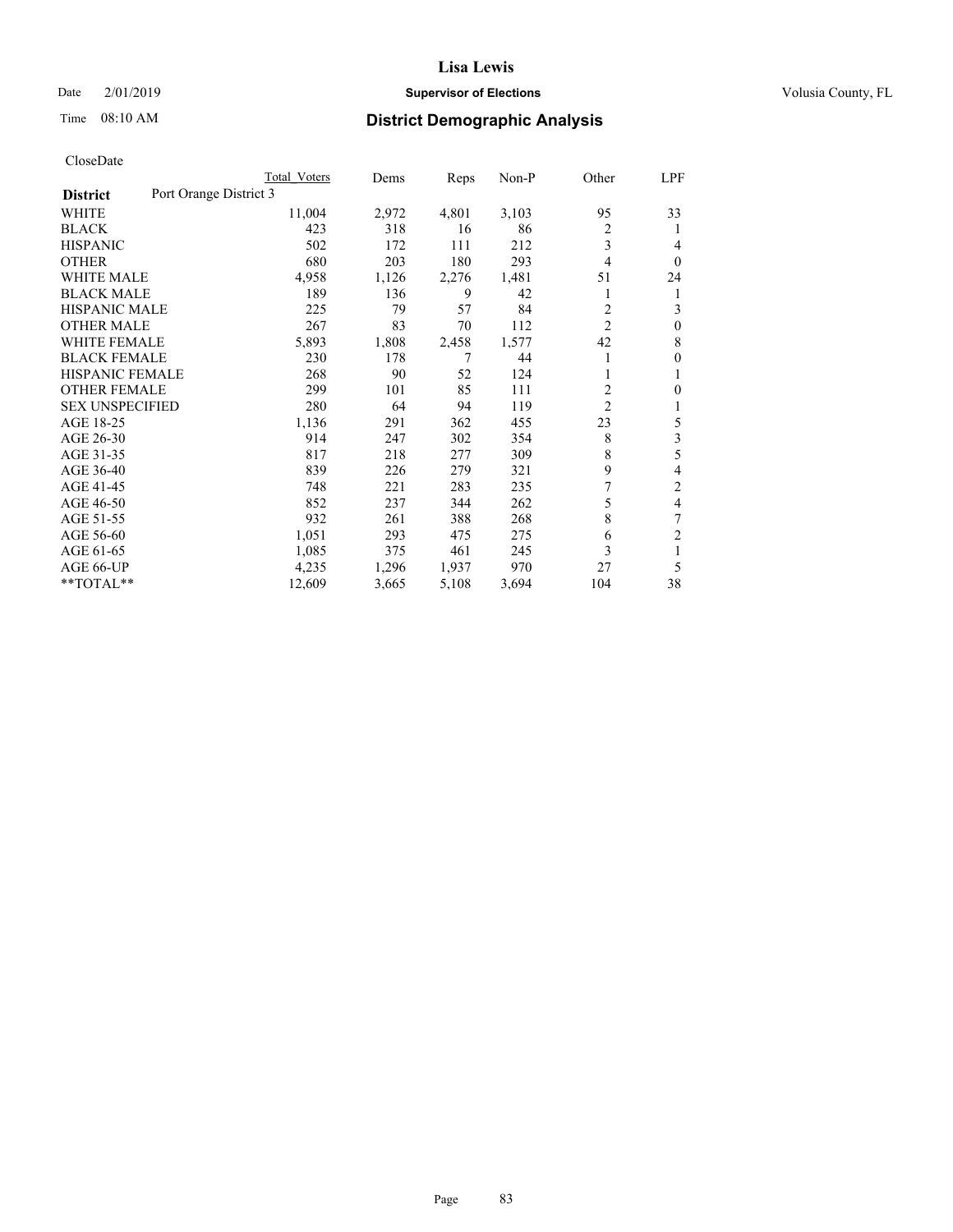Time 08:10 AM

### **Lisa Lewis**

# **Supervisor of Elections County, FL**

# **District Demographic Analysis**

|                        |                        | Total Voters | Dems  | Reps  | Non-P | Other          | LPF            |
|------------------------|------------------------|--------------|-------|-------|-------|----------------|----------------|
| <b>District</b>        | Port Orange District 4 |              |       |       |       |                |                |
| WHITE                  |                        | 10,071       | 2,740 | 4,573 | 2,661 | 66             | 31             |
| <b>BLACK</b>           |                        | 321          | 230   | 23    | 67    |                | $\theta$       |
| <b>HISPANIC</b>        |                        | 423          | 161   | 117   | 143   | 1              | 1              |
| <b>OTHER</b>           |                        | 669          | 224   | 162   | 274   | 7              | $\overline{2}$ |
| <b>WHITE MALE</b>      |                        | 4,745        | 1,110 | 2,263 | 1,313 | 36             | 23             |
| <b>BLACK MALE</b>      |                        | 147          | 96    | 16    | 35    | 0              | $\mathbf{0}$   |
| <b>HISPANIC MALE</b>   |                        | 179          | 63    | 54    | 62    | 0              | $\mathbf{0}$   |
| <b>OTHER MALE</b>      |                        | 256          | 84    | 68    | 96    | 6              | $\overline{2}$ |
| WHITE FEMALE           |                        | 5,177        | 1,597 | 2,246 | 1,296 | 30             | 8              |
| <b>BLACK FEMALE</b>    |                        | 169          | 131   |       | 30    |                | $\mathbf{0}$   |
| <b>HISPANIC FEMALE</b> |                        | 236          | 96    | 60    | 78    |                | 1              |
| <b>OTHER FEMALE</b>    |                        | 296          | 118   | 69    | 108   |                | $\theta$       |
| <b>SEX UNSPECIFIED</b> |                        | 279          | 60    | 92    | 127   | 0              | $\mathbf{0}$   |
| AGE 18-25              |                        | 1,138        | 307   | 368   | 445   | 14             | 4              |
| AGE 26-30              |                        | 658          | 197   | 228   | 223   | 5              | 5              |
| AGE 31-35              |                        | 693          | 225   | 206   | 249   | 9              | 4              |
| AGE 36-40              |                        | 779          | 216   | 270   | 283   | 7              | 3              |
| AGE 41-45              |                        | 864          | 220   | 334   | 297   |                | 6              |
| AGE 46-50              |                        | 1,062        | 251   | 498   | 304   | 8              | 1              |
| AGE 51-55              |                        | 952          | 255   | 448   | 244   | $\overline{c}$ | 3              |
| AGE 56-60              |                        | 1,156        | 324   | 556   | 264   | 8              | 4              |
| AGE 61-65              |                        | 1,086        | 371   | 501   | 212   | $\overline{2}$ | $\mathbf{0}$   |
| AGE 66-UP              |                        | 3,096        | 989   | 1,466 | 624   | 13             | 4              |
| $*$ TOTAL $*$          |                        | 11,484       | 3,355 | 4,875 | 3,145 | 75             | 34             |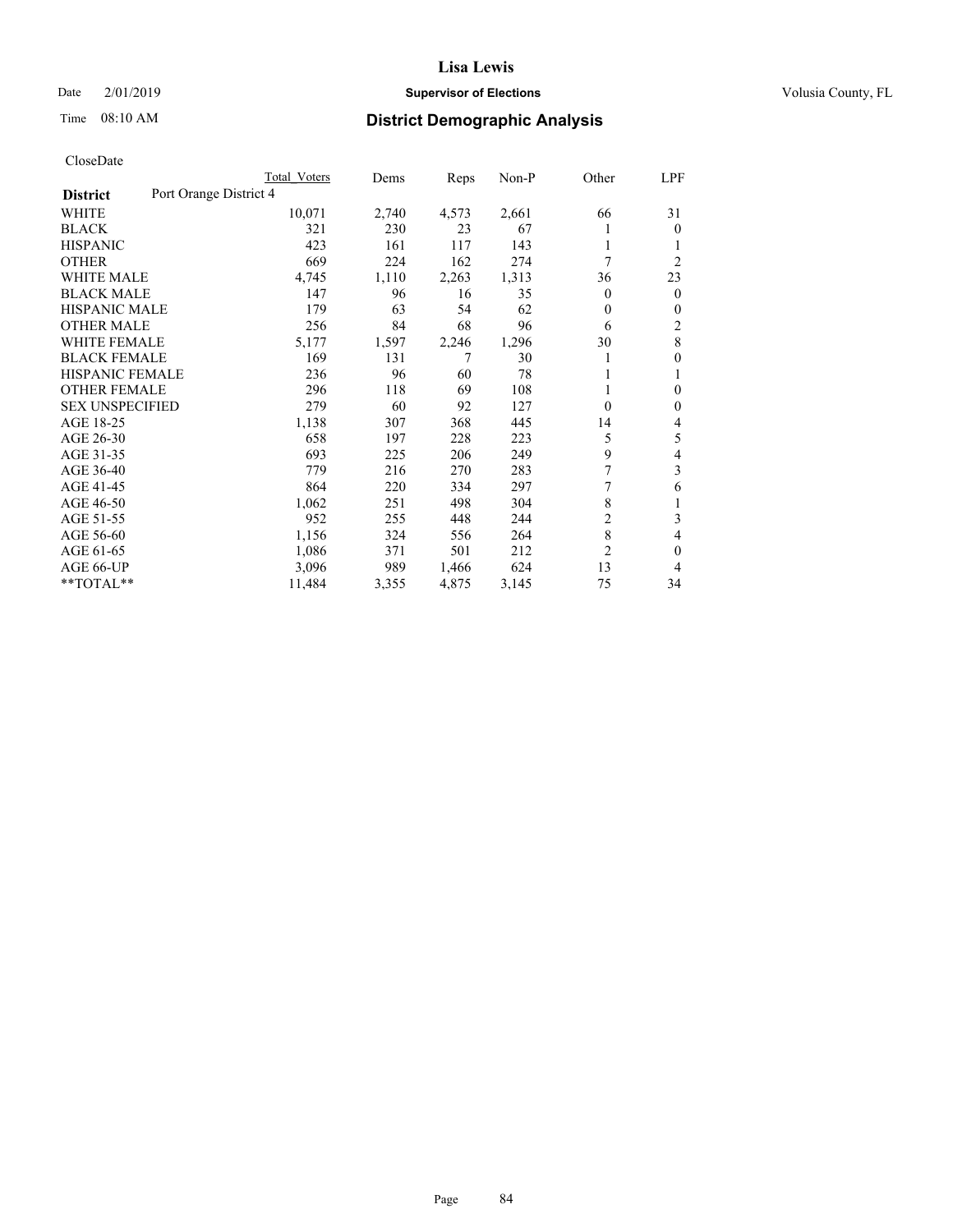Date 2/01/2019

Time 08:10 AM

# **Supervisor of Elections County, FL**

# **District Demographic Analysis**

|                        |               | <b>Total Voters</b> | Dems  | Reps  | Non-P | Other          | LPF              |
|------------------------|---------------|---------------------|-------|-------|-------|----------------|------------------|
| <b>District</b>        | South Daytona |                     |       |       |       |                |                  |
| WHITE                  |               | 7,018               | 2,211 | 2,690 | 2,032 | 65             | 20               |
| <b>BLACK</b>           |               | 698                 | 527   | 20    | 149   | $\overline{c}$ | $\mathbf{0}$     |
| <b>HISPANIC</b>        |               | 290                 | 116   | 57    | 114   | 3              | $\theta$         |
| <b>OTHER</b>           |               | 421                 | 146   | 89    | 184   |                | 1                |
| WHITE MALE             |               | 3,191               | 835   | 1,334 | 982   | 28             | 12               |
| <b>BLACK MALE</b>      |               | 258                 | 182   | 9     | 67    | $\mathbf{0}$   | $\mathbf{0}$     |
| <b>HISPANIC MALE</b>   |               | 130                 | 39    | 32    | 57    | $\overline{2}$ | $\mathbf{0}$     |
| <b>OTHER MALE</b>      |               | 145                 | 51    | 36    | 57    | 1              | $\mathbf{0}$     |
| <b>WHITE FEMALE</b>    |               | 3,743               | 1,357 | 1,329 | 1,012 | 37             | 8                |
| <b>BLACK FEMALE</b>    |               | 433                 | 341   | 10    | 80    | $\overline{2}$ | $\mathbf{0}$     |
| <b>HISPANIC FEMALE</b> |               | 151                 | 73    | 25    | 52    | 1              | $\theta$         |
| <b>OTHER FEMALE</b>    |               | 189                 | 73    | 45    | 70    | $\theta$       | 1                |
| <b>SEX UNSPECIFIED</b> |               | 187                 | 49    | 36    | 102   | $\mathbf{0}$   | $\boldsymbol{0}$ |
| AGE 18-25              |               | 741                 | 217   | 171   | 339   | 9              | 5                |
| AGE 26-30              |               | 643                 | 214   | 156   | 262   | 8              | 3                |
| AGE 31-35              |               | 593                 | 207   | 148   | 225   | 8              | 5                |
| AGE 36-40              |               | 524                 | 192   | 128   | 199   | 5              | $\mathbf{0}$     |
| AGE 41-45              |               | 478                 | 147   | 148   | 174   | 8              | 1                |
| AGE 46-50              |               | 595                 | 198   | 223   | 170   |                | 3                |
| AGE 51-55              |               | 709                 | 243   | 275   | 185   | 4              | $\overline{2}$   |
| AGE 56-60              |               | 894                 | 310   | 350   | 230   | 4              | $\mathbf{0}$     |
| AGE 61-65              |               | 893                 | 336   | 339   | 210   | 8              | $\theta$         |
| AGE 66-UP              |               | 2,357               | 936   | 918   | 485   | 16             | 2                |
| **TOTAL**              |               | 8,427               | 3,000 | 2,856 | 2,479 | 71             | 21               |